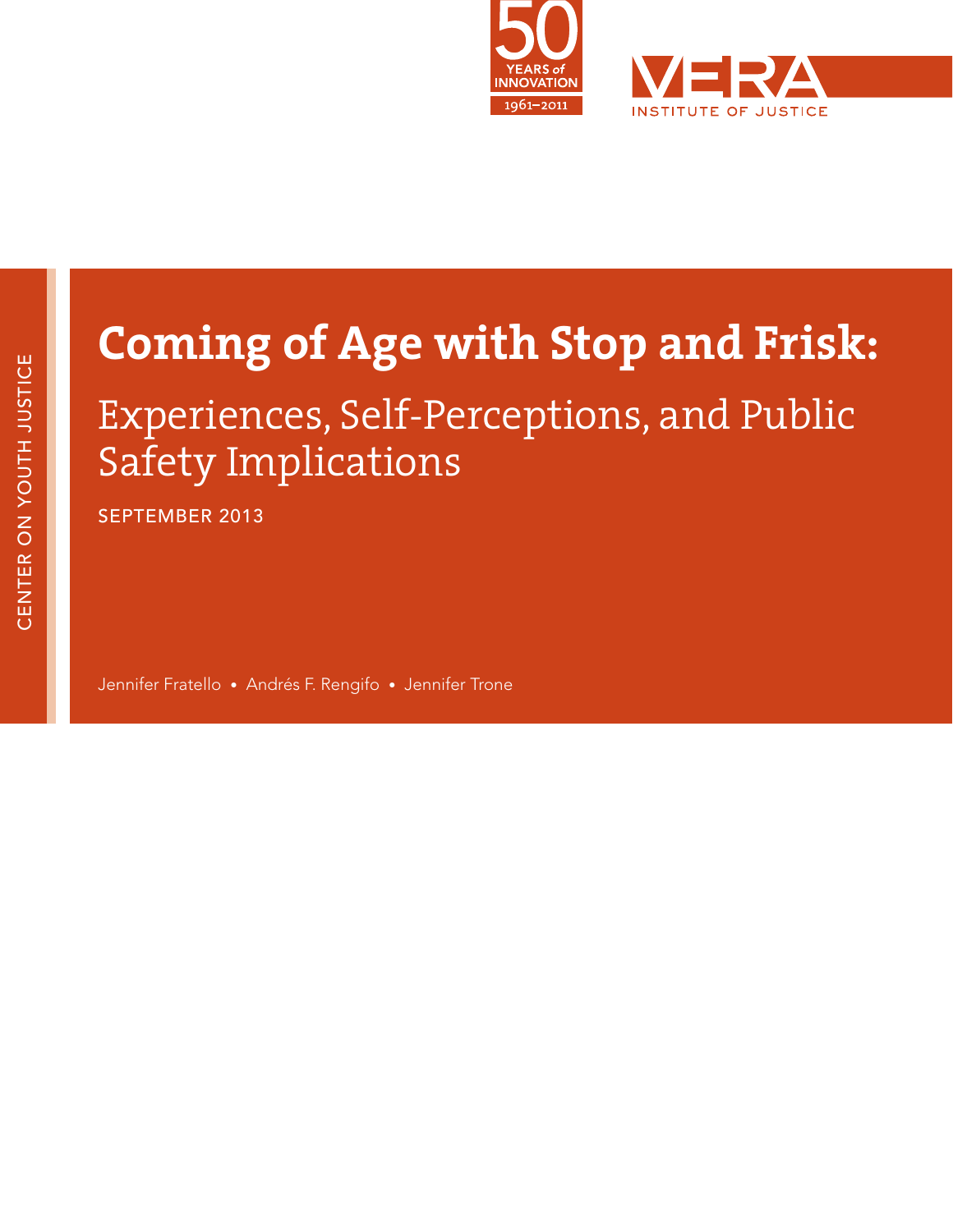# Executive Summary

Amid the debate about stop and frisk, its relationship to reductions in crime, and concerns about racial profiling, one question has to date gone largely unexplored: How does being stopped by police, and the frequency of those stops, affect those who experience these stops at a young age?

This is a highly consequential question because a body of research indicates that negative encounters with police during an individual's developmental years can erode his or her confidence in the justice system. In New York City, at least half of all recorded stops annually involve those between the ages of 13 and 25. In 2012, the most recent year for which data is available, just over 286,000 young people in this age group were stopped.

The Vera Institute of Justice—which has a long history of working with the New York City Police Department (NYPD) on criminal justice system reform (see box on page 21)—launched a study in the fall of 2011 to examine this question. Focused exclusively on young people in highly patrolled, high-crime areas who have been stopped by police at least once, the study surveyed roughly 500 people between the ages of 18 and 25 and conducted in-depth interviews with a smaller sample of 13- to 21-year-olds. (The study does not evaluate the efficacy of stop and frisk in terms of its ability to suppress crime, nor does it assess whether or not the NYPD is conducting stops within the scope of what is permitted under the law. See page nine of this report for a description of the study methodology.)

The findings do not tell us how New Yorkers, in general, experience stop and frisk, or feel about the police. They do, however, reveal a great deal about the experiences and perceptions of young New Yorkers who are most likely to be stopped.

This summary report describes findings from the study and offers a series of recommendations.

#### KEY SURVEY FINDINGS INCLUDE:

- > For many young people, stops are a familiar and frequent experience and also perceived to be unjustified and unfair.
	- 44 percent of young people surveyed indicated they had been stopped repeatedly—9 times or more.
	- Less than a third—29 percent—reported ever being informed of the reason for a stop.
- > Frisks, searches, threats, and use of force are common.
	- 71 percent of young people surveyed reported being frisked at least once, and 64 percent said they had been searched.
	- 45 percent reported encountering an officer who threatened them, and 46 percent said they had experienced physical force at the hands of an officer.
	- One out of four said they were involved in a stop in which the officer displayed his or her weapon.
- > Trust in law enforcement and willingness to cooperate with police is alarmingly low.
	- 88 percent of young people surveyed believe that residents of their neighborhood do not trust the police.
	- Only four in 10 respondents said they would be comfortable seeking help from police if in trouble.
	- Only one in four respondents would report someone whom they believe had committed a crime.
- > Young people who have been stopped more often in the past are less willing to report crimes, even when they themselves are the victims. Each additional stop in the span of a year is associated with an eight percent drop in the person's likelihood of reporting a violent crime he or she might experience in the future.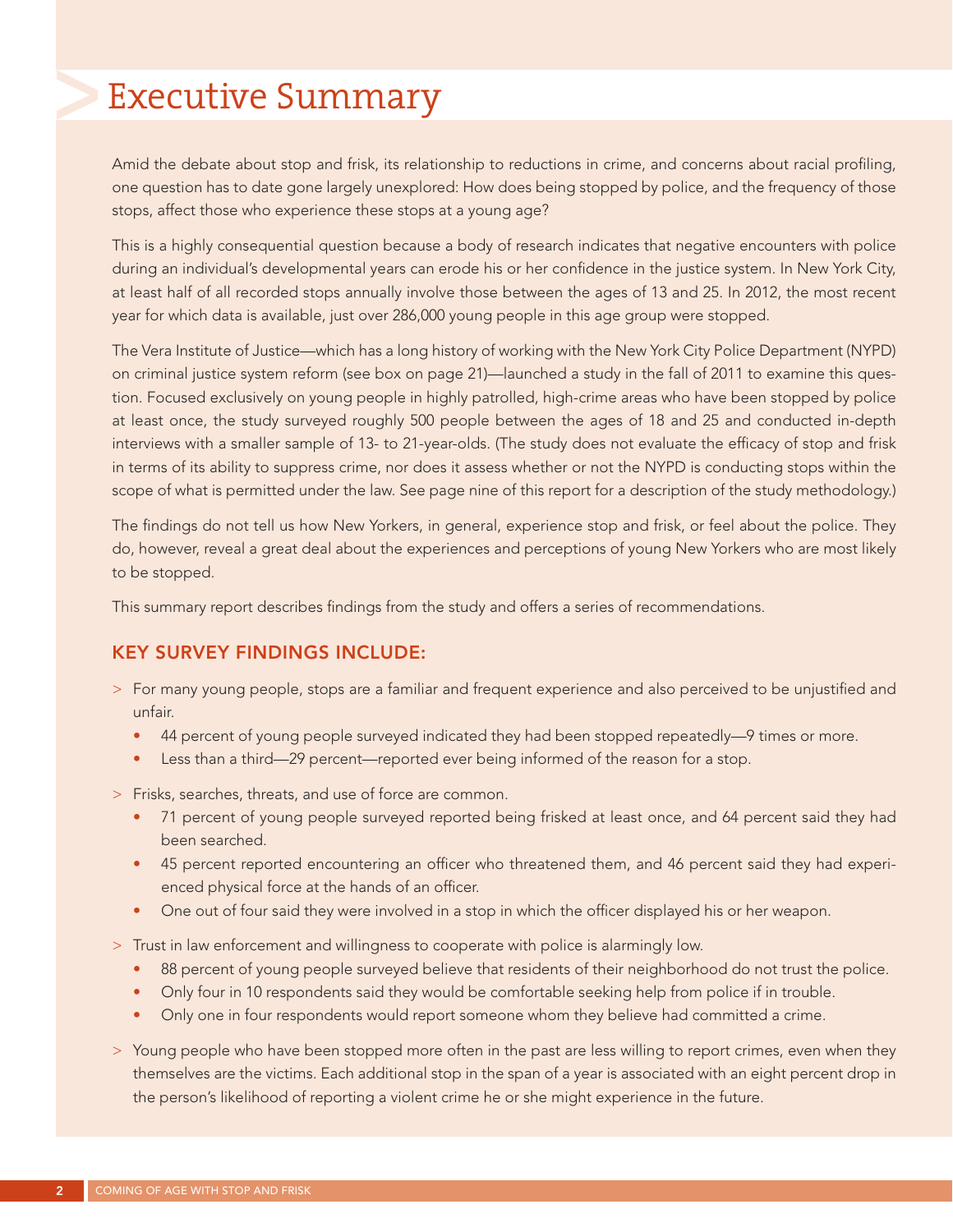- > Half of all young people surveyed had been the victim of a crime, including 39 percent who had been the victim of a violent crime.
- > Young people are self-confident and optimistic.

#### RECOMMENDATIONS

Vera has a long history of working with the New York Police Department, with much of this work focused on improving police-community relations. In this spirit of collaboration, Vera recommends that the NYPD consider the following steps to address the collateral consequences of stop and frisk that this study reveals:

- > In light of the fact that it decreased stops by 22 percent while the crime rate held steady, the NYPD should continue to recalibrate its stop and frisk practices so as to remedy the serious consequences to police-community relations and public safety that this study reveals.
- > Expand upon existing trainings to encourage respectful policing that makes people feel they are treated fairly (including informing them of the reason for the stop), and emphasize strategies aimed at reducing the number of stops that escalate to the point where officers make threats and use physical force.
- > Collaborate with the predominately black and Hispanic/Latino communities where stop and frisk has been concentrated to improve relationships by finding tangible strategies to put into practice.
- > Partner with researchers to better understand the costs and benefits of various proactive policing strategies as well as individual practices such as stop and frisk.

The remainder of this summary report describes these and other key findings in more detail and briefly discusses the recommendations. For a complete presentation of findings, please see the Technical Report at www.vera.org/ stop-and-frisk-technical-report.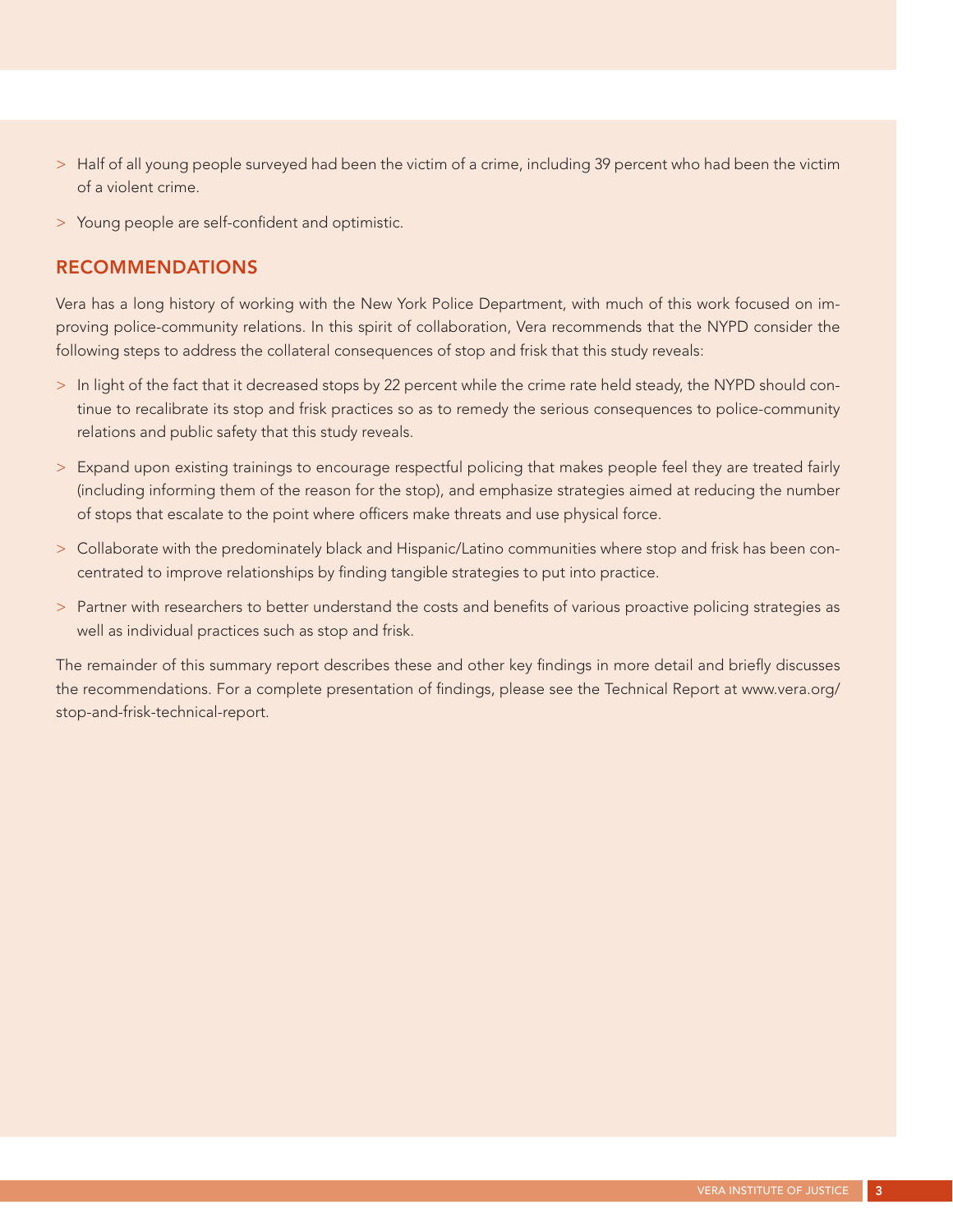# Foreword

In 2011, the Pipeline Crisis, which studies and seeks solutions to issues that hold young black men back from their potential, reached out to the Vera Institute of Justice about doing a study on how these young men experience stop and frisk. The need for the research seemed critical, given that stops had escalated from 160,000 in 2003 to close to 700,000 in 2011, and there was increasing public anger about the high volume and disproportionate use of this policing strategy. There was descriptive and demographic research about the aggregate numbers of stop and frisks; detailed breakdowns on where they occurred; the race, ethnicity and age of those who were stopped; and the outcomes of those stops. But there was little to nothing about how the practice was experienced by those young adults of color (who are the overwhelming majority of those who are stopped) and, importantly, what this might mean for public safety.

At the time, I was Vera's president and director, and knew that we could contribute to the knowledge about stop and frisk and its potential 'costs' by doing this research. Just as importantly, because of Vera's history of work on community policing—much of it with the New York City Police Department—I knew that the NYPD was likely to engage with us around what we found, and that the research could help foster the kind of behind-the-scenes dialogue that leads to the justice system change that Vera has worked toward with government partners for more than half a century.

A lot has happened since we began the study. The NYPD has reduced stops significantly, by nearly a quarter over the past year, and crime has continued to decline. As the research was winding down last spring, I left Vera to start a new institute at the City University of New York. Vera found a stellar new leader in the ranks of its alumni—Nicholas Turner, who joined in August. Federal Judge Shira A. Scheindlin ruled that stop and frisk as practiced in New York City was unconstitutional. And in early September, Judge Scheindlin appointed my successor as facilitator to work with

stakeholders and a federal monitor in seeking remedies for the way stop and frisk is practiced in New York City.

The findings of this study—most significantly, that the City's practice of stop and frisk has unintended adverse consequences resulting in a lack of trust in police and a clear unwillingness to report crimes and provide information to law enforcement—is a starting place for rebuilding trust between those communities and law enforcement. Indeed, by the time this report has been released, Vera will already have briefed the NYPD, the Mayor's Office of the Criminal Justice Coordinator, and community-based organizations in the neighborhoods studied in an effort to start that dialogue.

Like all of Vera's work, this research is meant to help improve the systems that people rely on for justice and safety. New York City, thanks in no small measure to the New York Police Department, is after two decades of crime reduction the safest big city in America. It is in everyone's—communities as well as the police that work in those communities—interest for that trend to continue and for people to feel they are treated fairly and respectfully by their police force. It is my hope that this research can play a part in starting to rebuild that trust and sense of legitimacy which is essential for fair and effective policing.

#### Michael Jacobson

*Director, CUNY Institute for State and Local Governance Professor, Sociology Department, CUNY Graduate Center Former Director, Vera Institute of Justice, 2005-2013*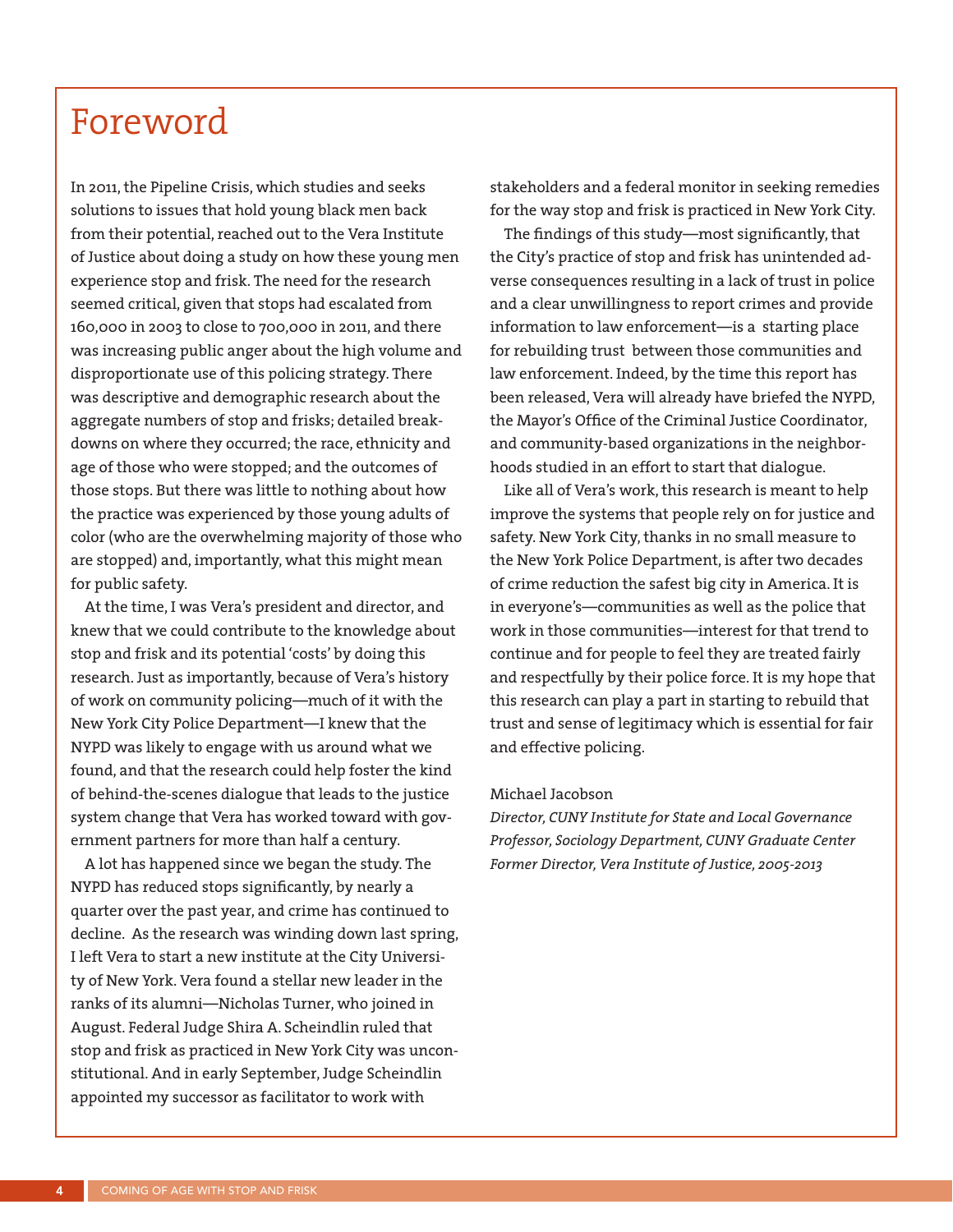# **Contents**

- 6 Infographic
- 8 Overview
- 10 Findings
- 21 Recommendations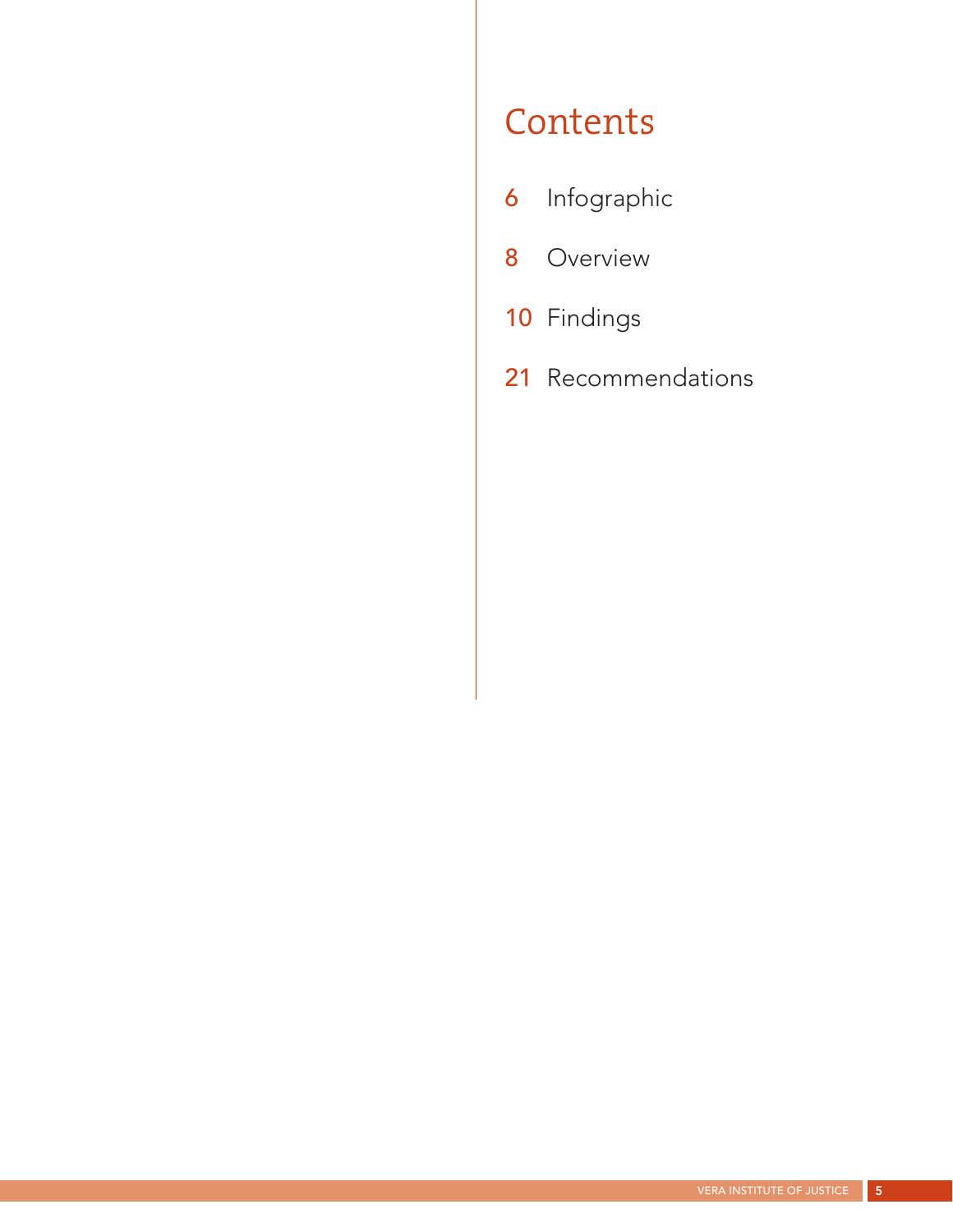## COMING OF AGE WITH STOP AND FRISK: EXPERIENCES, SELF-PERCEPTIONS, AND PUBLIC SAFETY IMPLICATIONS

As part of a study of how often police stop young New Yorkers and the nature of those encounters, the Vera Institute of Justice surveyed nearly 500 young people in some of the city's most highly patrolled neighborhoods who reported they had been stopped at least once, interviewed 42 young people along with their parents or caregivers, and conducted focus groups with people who work in the community.

Here is what we learned from the young people we surveyed.



#### GETTING STOPPED BY POLICE IS, FOR MANY, A FAMILIAR EXPERIENCE.



#### MOST WERE INVOLVED IN AT LEAST ONE STOP THAT WENT BEYOND A SIMPLE VERBAL INTERACTION WITH THE OFFICER.



frisked or searched during at least one stop.

**Nearly half** reported that officers threatened them and/or used physical force against them.



**26%** reported police displayed a weapon.

THE VAST MAJORITY BELIEVE THAT, IN GENERAL, THE STOPS THEY'VE EXPERIENCED WERE NOT WARRANTED.

#### **More than 8 out of 10**  disagreed with the statement, "The officer had a good reason to talk to me."

**Less than a third** reported ever being informed by police of the reason they were stopped.

**85%** said illegal items such as weapons, drugs, or open containers of alcohol were never discovered during a stop they had been involved in.

### HALF BELIEVE THE OFFICERS WHO STOPPED THEM WERE BIASED AGAINST THEM.



**51%** believe they were treated worse because of their race/ethnicity.

**61%** believe the way the police acted towards them was influenced by their age.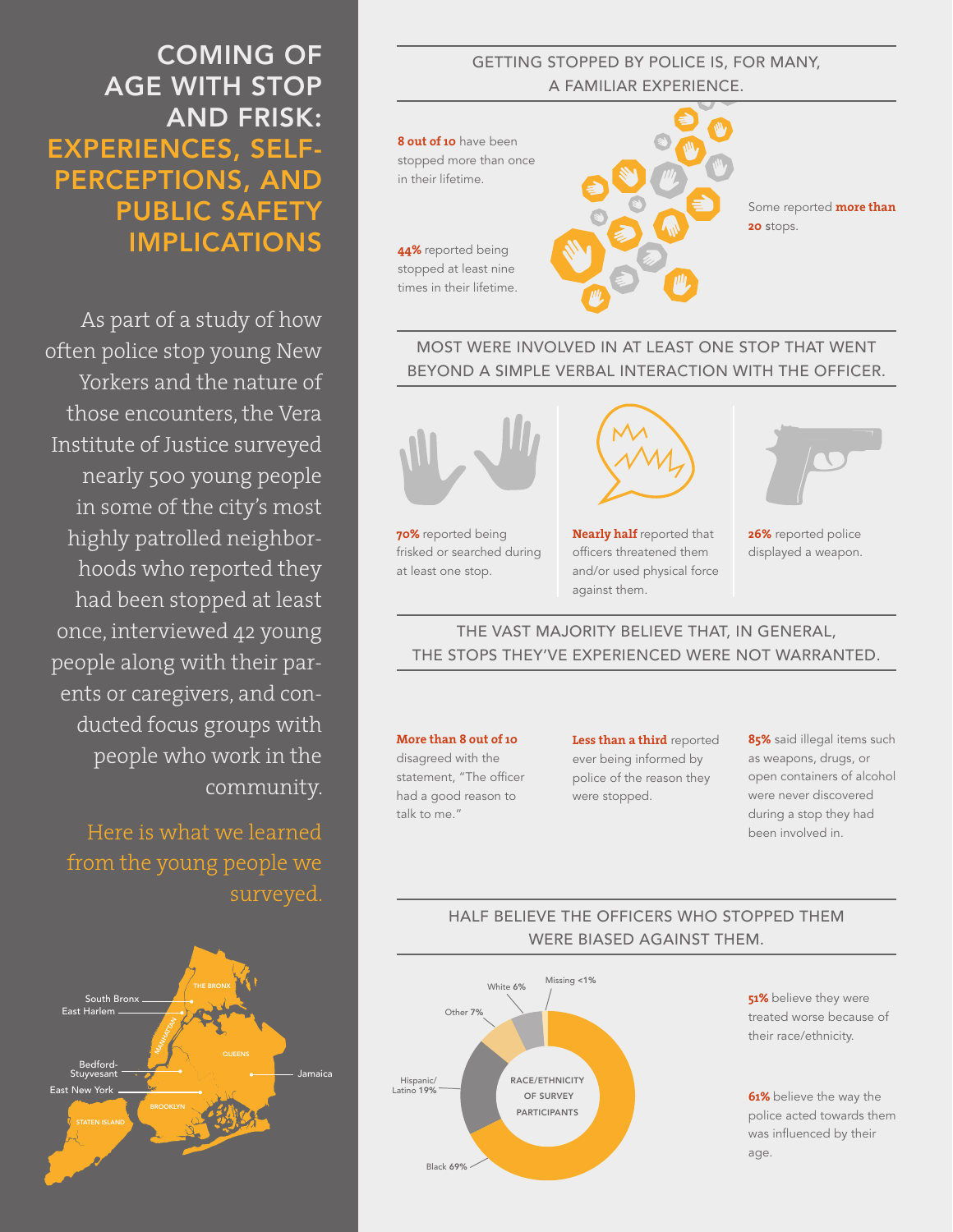#### THE VAST MAJORITY FEEL VERY POSITIVE ABOUT THEMSELVES AND ARE OPTIMISTIC ABOUT THE FUTURE.

At least **8 out of 10 agreed**  with these statements

"My race and ethnicity are an important reflection of who I am."

"People who know me think I am good at what I do."

 "I have just as much chance to succeed in life as people from other neighborhoods."

#### TRUST IN THE POLICE IS ALARMINGLY LOW.



 $\bullet$ 



**Fewer than 1 out of 4**  would report a person who they believe had committed a crime against someone else. **Less than half** would report a violent crime in which they were the victim..



**Half** said they had been a victim of a crime in the past.

WILLINGNESS TO REPORT CRIMES IS LOW OVERALL. BUT THOSE WHO SAY THEY WERE STOPPED MORE OFTEN IN THE PAST YEAR ARE EVEN LESS WILLING TO REPORT CRIME.



For each additional stop in the past year, young people were **8% less willing** to report to police their own future violent victimization.

For example, someone in our survey who reported seven stops in the past year—the average among our survey sample—is **48% less likely** than someone who reported only one stop to contact police if they were to experience a violent crime.

## **OPPORTUNITIES**

Since the Vera Institute of Justice began this study in 2011, the number of stops has gone down by 22 percent, while the levels of violent crime have remained at record lows. Based on what we learned from young people, their parents and caretakers, and people who work in these communities, there are opportunities for the New York Police Department to rebuild trust with residents in ways that enhance public safety even further.

Detailed information about the findings included in this infographic and recommendations for increasing public safety are included in this report.

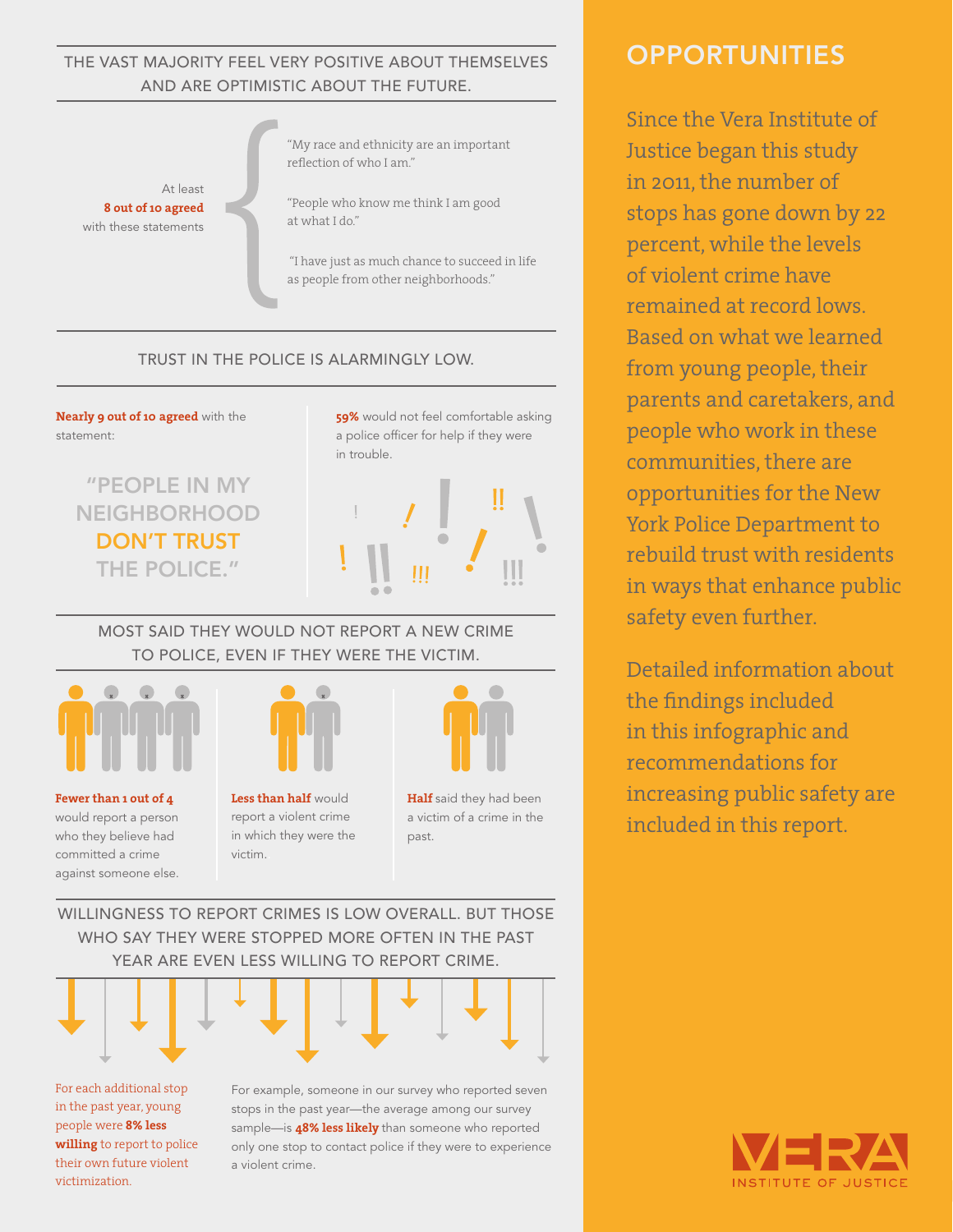## **Overview**

New York City has experienced unparalleled reductions in crime, a phenomenon that social scientists are still struggling to fully understand. Over many of those same years, New York Police Department (NYPD) officers stopped millions of mainly black and Hispanic/Latino residents. The possible relationship between those two trends—the sustained decline in crime citywide and the increasing use of stop, question and frisk (often referred to as "stop and frisk") in minority neighborhoods where crime rates are higher—is the subject of intense debate.

Supporters of stop and frisk argue that it is essential to public safety and credit the practice with getting weapons off the streets and saving lives. Critics describe it as racial profiling and point to the 89 percent of stops in which officers discovered nothing illegal and took no further action. In August 2013, a federal court judge found the NYPD in violation of the Constitution because officers unfairly target blacks and Hispanics/Latinos, stopping and sometimes also frisking and searching them without sufficient reason.<sup>1</sup> The City, which has consistently maintained that the practice is both legal and effective, plans to appeal the decision.<sup>2</sup>

Nearly 10 years of data on stops in New York City reveal a great deal but also raise important questions. In at least 50 percent of recorded stops annually just over 286,000 in 2012, the most recent full year of data available—those stopped are young, between the ages of 13 and 25. During the vast majority of these stops the officers discovered nothing illegal and took no further action. Understanding how the experience of being stopped by police might affect these young people is important, because prior research suggests that negative encounters with police during an individual's developmental years can change a young person's sense of him or herself and erode confidence in the justice system.<sup>3</sup>

With this issue in mind and building on prior research, the Vera Institute of Justice—which has a long history of working with the NYPD on criminal justice system reform (see box on page 21)—launched a study in the fall of 2011 focused exclusively on young people in highly patrolled, high-crime areas who have been stopped by police at least once. The study took place in six neighborhoods: Bedford-Stuyvesant and East New York in Brooklyn, Jamaica and Jackson Heights in Queens, East Harlem in Manhattan, and the South Bronx. Across these neighborhoods, researchers surveyed roughly 500 people between the ages of 18 and 25 and conducted in-depth interviews with a smaller sample of 13-to-21 year-olds. (See following page for a more detailed description of the study methodology.)

It is important to note that this study does not evaluate the efficacy of stop and frisk in terms of its ability to suppress crime, nor does it assess whether or not the NYPD is conducting stops within the scope of what is permitted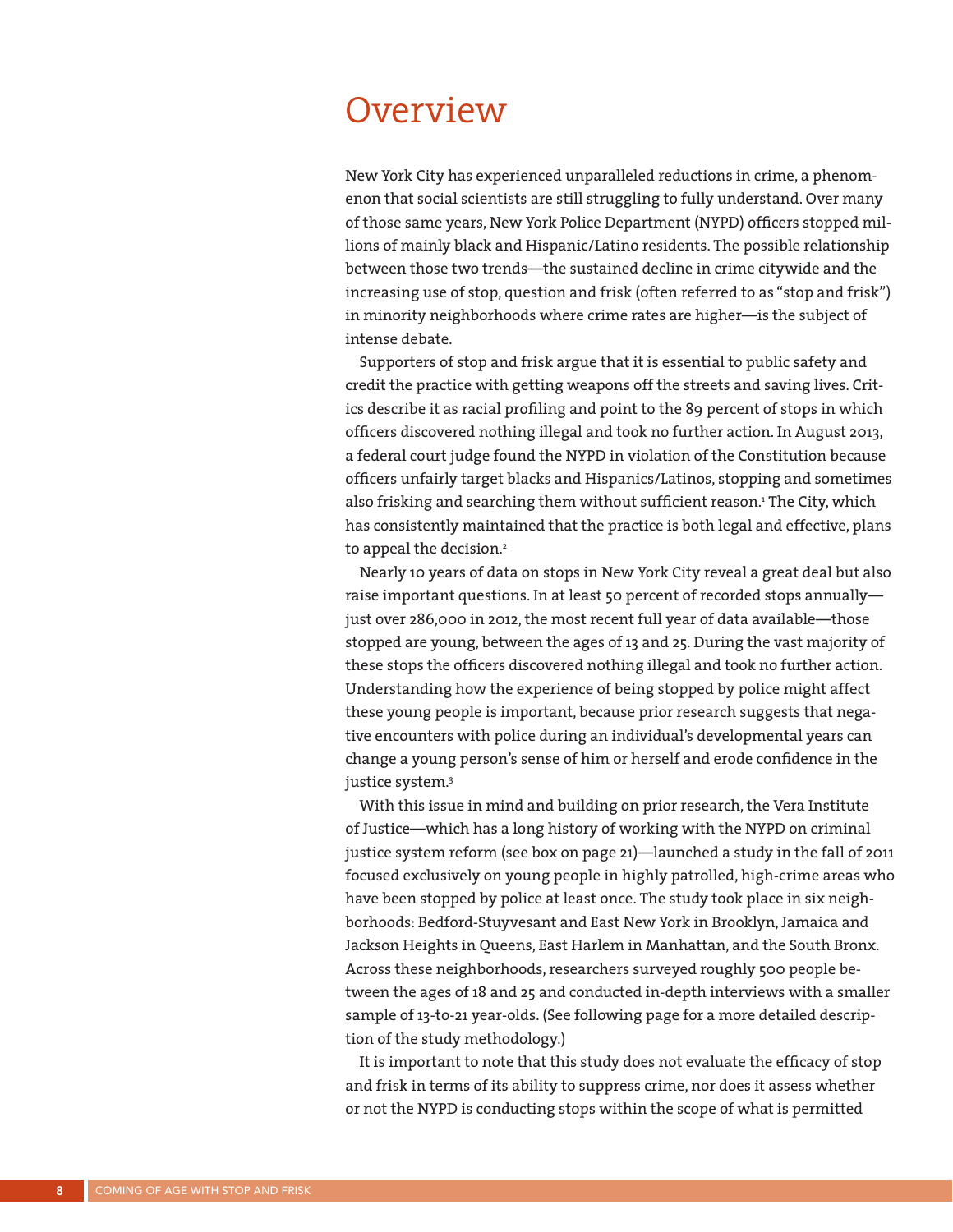#### STUDY METHODOLOGY

Researchers began by analyzing administrative data maintained by the New York Police Department (NYPD) to assess where stops of young people documented by law enforcement are spatially concentrated. Based on that data analysis, researchers identified nine stop and frisk "hot spots" and, among those, selected six study sites: Bedford-Stuyvesant and East New York (including Brownsville) in Brooklyn, Jamaica and Jackson Heights in Queens, East Harlem in Manhattan, and the South Bronx—neighborhoods that are among the most highly patrolled in the city.

The study itself features a written survey administered to young adults between the ages of 18 and 25 who were randomly intercepted on the streets in each study site, with semi-structured interviews with youth aged 13 to 21 and at least one parent or caregiver, and focus groups with community leaders in each study site. For both the survey and the interview, participation was limited to young people in the study site who said that they had been stopped by police at least once in their life. Because this study focuses exclusively on young people who have been stopped by police, their experiences and views cannot be compared to young people who have had no direct experience of stop and frisk and are not representative of all similarly aged young people living in these neighborhoods.

Most of the items on the 80-question survey—available in Spanish and English—are formulated as multiple-choice questions. The survey uses standardized scales and reflects the best available research on how to reliably elicit information from individuals about their experiences with and perceptions of law enforcement,<sup>abcde</sup> as well as their perceptions of themselves.<sup>f</sup> A copy is included in the Technical Report. In each study site, two researchers stationed themselves in high foot-traffic areas and randomly approached potentially eligible participants, aiming to recruit and survey 100 people.

The interviews with a separate sample of youth provided an opportunity to study younger individuals and to collect more detailed and in-depth information about the experience of being stopped by police. Researchers worked with local community-based organizations to recruit potential interview subjects and then randomly selected participants among eligible youth, aiming to interview 40 youth across the six sites. Interviews were conducted in English, French or Spanish, according to the subject's preference. Copies of the interview guides for youth and parents/caregivers are included in the Technical Report.

These activities began in October 2011, and researchers finished gathering data in April 2013. Because of difficulty recruiting study participants in Jackson Heights, as well as important differences in the nature of crime and policing in that neighborhood compared with the other five neighborhoods, the limited data collected in Jackson Heights was analyzed separately and those findings are presented only in the Technical Report. Across the other five study sites, Vera surveyed a total of 474 young people and interviewed 42 youth and their parents/caregivers. Please see the Technical Report at www.vera.org/stop-and-frisk-technical-report for a description of the methods researchers used to analyze the data they collected.

a Tom Tyler and Cheryl Wakslak, "Profiling and Police Legitimacy: Procedural Justice, Attribution of Motive, and Acceptance of Police Authority," *Criminology* 42, no. 2 (2004): 253-282.

b Robyn Lacks and Jill Gordon, "Adults and Adolescents: The Same or Different? Exploring Police Trust in an Intercity, Adolescent Population," *Criminal Justice Studies,* 18, no. 3 (2005): 271-280.

c David Brandt and Keith Markus, "Adolescent Attitudes Towards the Police: A New Generation," *Journal of Police and Criminal Psychology,* 15, no. 3 (2008): 10-16.

d Michael Reisig and Roger Parks, "Experience, Quality of Life, and Neighborhood Context: A Hierarchical Analysis of Satisfaction with Police *Justice Quarterly,* 17, no. 3 (2000): 607-630.

e Delores Jones-Brown, Debunking the Myth of Officer Friendly: How African American Males Experience Community Policing." *Journal of Contemporary Criminal Justice*, 16, no. 2 (2000): 209-229.

f Rila Luhtanen and Jennifer Crocker, "A Collective Self-Esteem Scale: Self-Evaluation of One's Social Identity." *Personality and Social Psychology Bulletin,* 18, no. 3 (1992): 302-318.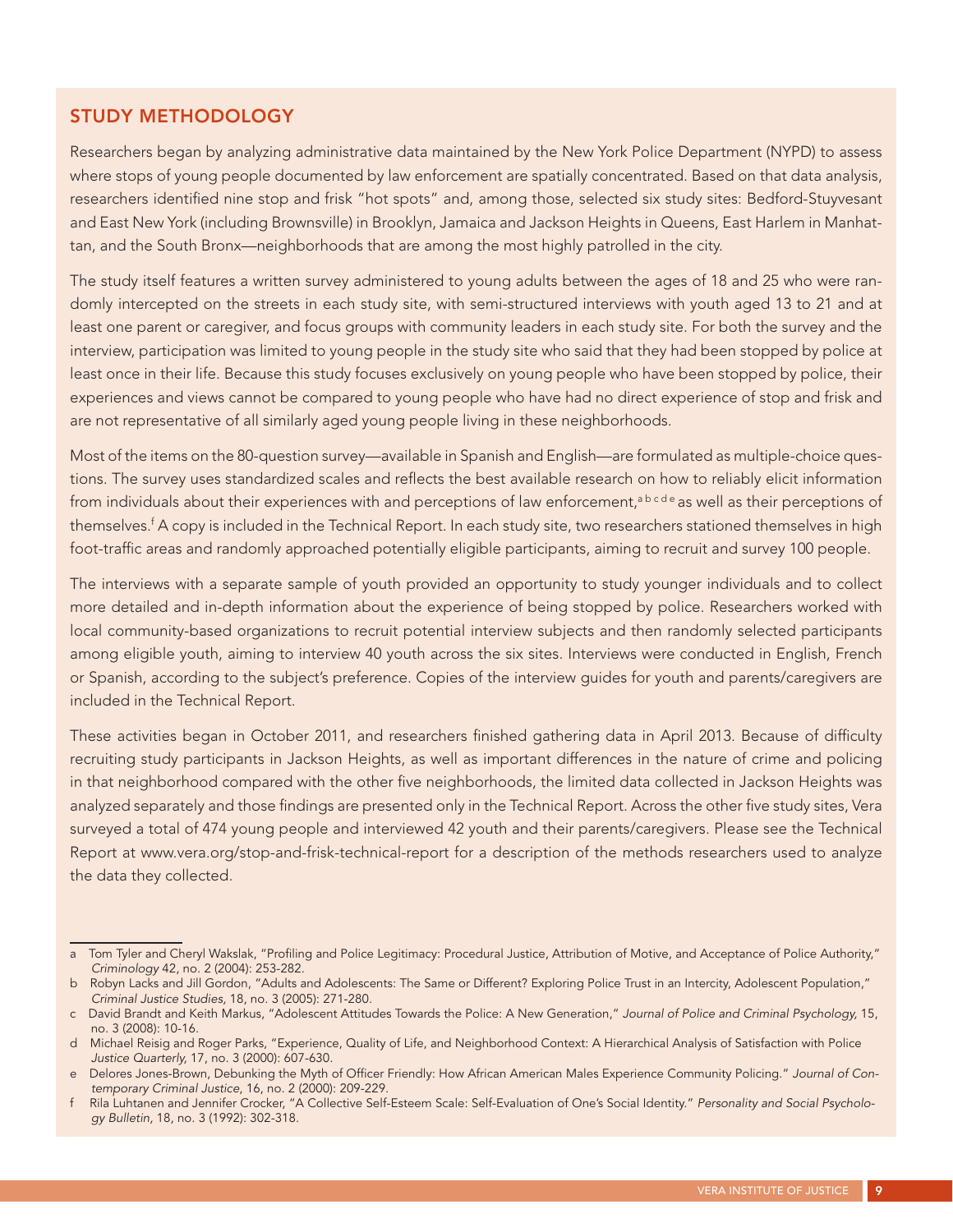#### STOP AND FRISK UNDER THE LAW

The legal parameters governing what has come to be called "stop, question and frisk," or more often just "stop and frisk," are rooted in the United States Supreme Court's 1968 landmark decision in *Terry v. Ohio*, which expanded police powers within the confines of the Fourth Amendment to the U.S. Constitution. The Fourth Amendment protects people from unreasonable search and seizure of their "persons, houses, papers, and effects" by government. Prior to the Court's decision in *Terry*, the Fourth Amendment was not widely understood to allow law enforcement officers to detain and search someone unless they had grounds to make an arrest—referred to as "probable cause" in legal parlance—or had a court-ordered search warrant.

*Terry* and cases that followed established that police officers may stop and question a person with "reasonable suspicion"—a lower standard than "probable cause" that the person has committed, is committing, or is about to commit a crime. If, in addition, the officer believes the suspect "may be armed and presently dangerous," the officer may quickly search the person's outer clothing for weapons.<sup>a</sup> These searches, often referred to as "patdowns" or "frisks," are permitted only to protect the officer or others from harm. For this reason, the belief that a person may be armed and dangerous must be based on more than the officer's "hunch"; it must be grounded in "specific and articulable facts," such as seeing a bulge that might be a firearm. In a *Terry* stop, officers are not permitted to routinely turn out a suspect's pockets or rifle at random though his or her bags looking for contraband. Nor may an officer frisk other individuals merely for being in close proximity to the suspect.<sup>b</sup> With *Terry* serving as a constitutional floor, New York State codified standards for stop and frisk in Criminal Procedure Law Section 140.50; these standards were further refined in the New York State case People vs. DeBour<sup>c</sup> in 1976, which established four levels of police-civilian street encounters (ranging from requests for information to arrest) and the criteria for each.

under the law. Also, the study does not tell us how New Yorkers, in general, experience stop and frisk, or feel about the police. It does, however, convey a great deal about the experiences and perceptions of the young New Yorkers who are most likely to be stopped. The findings reveal collateral consequences of stop and frisk that raise serious concerns for public safety in New York City. (These findings are briefly described in the pages that follow and reported fully in a Technical Report [www.vera.org/stop-and-frisk-technical-report].)

 Nearly half of the young people Vera surveyed indicated they had been stopped many times over their young lives, with some people reporting more than 20 stops. While being stopped repeatedly doesn't seem to negatively affect how these young people see themselves and imagine their futures, it is strongly associated with a negative stance toward law enforcement: Among the young people Vera surveyed, the more often they have been stopped, according to their self-reports, the less likely they are to view the police as legitimate and cooperate with law enforcement by reporting crimes.

The remainder of this summary report is divided into our six key findings and four recommendations that flow from them.

# Findings

#### FINDING: FOR MANY, STOPS ARE A FAMILIAR AND FREQUENT EXPERIENCE

Much of the criticism of stop and frisk has centered on the big aggregate numbers—close to 533,000 stops in 2012. This study examines stop and frisk at a more granular, individual level. The key findings reveal that a significant proportion of young New Yorkers who reside in highly patrolled neighborhoods have been stopped by police repeatedly and that a majority of young people who have been stopped have also experienced the more intrusive and harsher aspects of street stops.

While 20 percent of young people surveyed reported just the one stop required for participation in the study,

a *Terry v. Ohio* (1968), 392 U.S. 1, 30.

b *See U.S. v. Cortez* (1981), 449 U.S. 411, 418.

c *People v. De Bour* (1976), 40 N.Y.2d 210.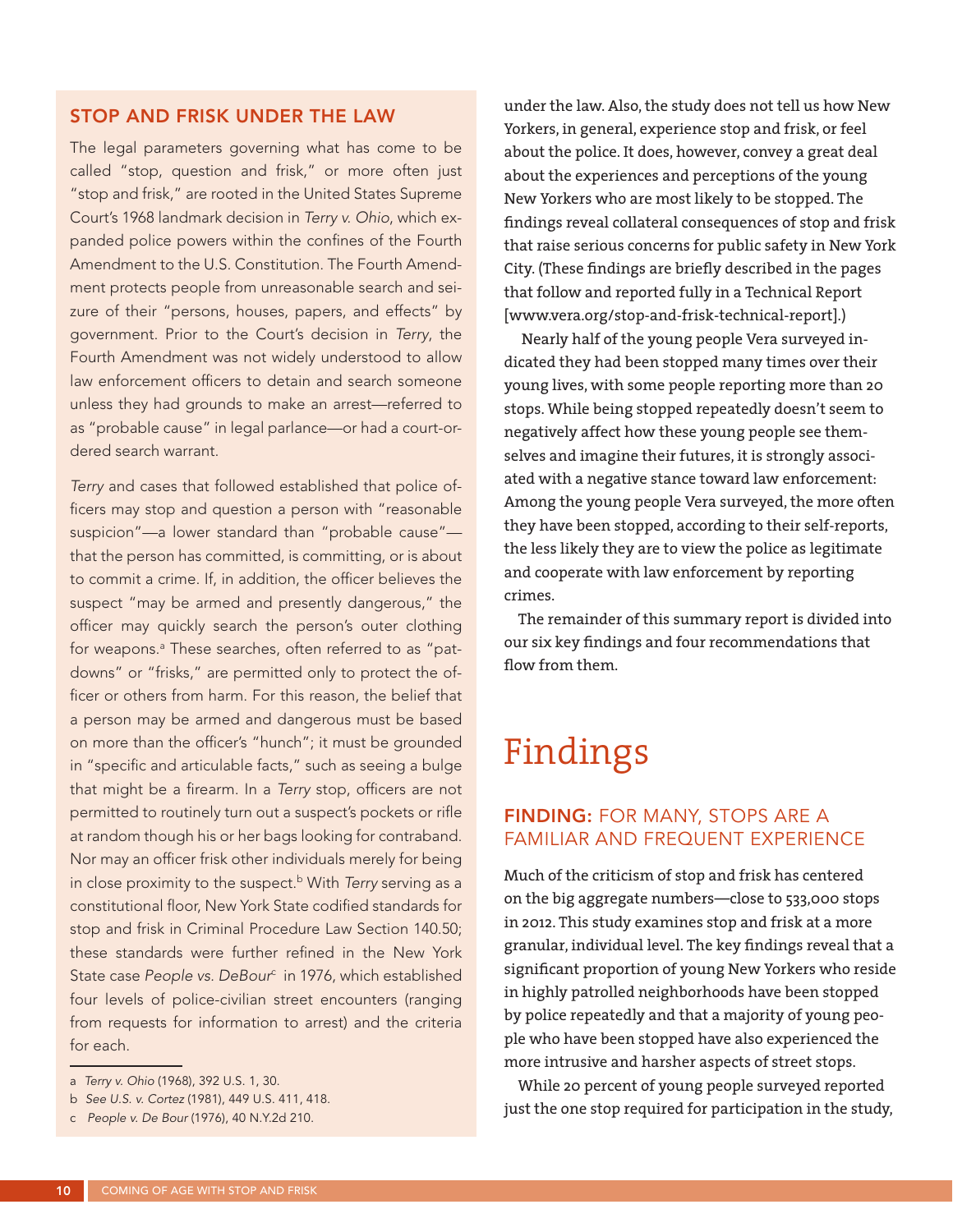eight out of ten reported being stopped more than once, and nearly half (44 percent) of the survey sample reported at least nine stops over their lifetime, including some people who reported more than 20 stops. When considering the past year alone, survey respondents reported an average of seven stops, again with a high of more than 20.4

Vera also found statistically significant differences between the sexes. Young men reported an average of 10 stops over their lifetimes, while young women reported less than half that number, or four stops on average.<sup>5</sup> That males were stopped more frequently is not surprising given that nearly all stops citywide involve males.<sup>6</sup> The belief that young men are targets of stop and frisk while young women are largely overlooked came through in several interviews. For example, a 17-year old black and Hispanic male living in the South Bronx said, "The only time they stop females is if she's with boys…They know the cops won't really be searching the girls. I think if I was a girl I would be better off with the police."



### Figure 1. Reported number of lifetime stops among young people surveyed\*

\*The low/mid and high categories are constructed around the average number of lifetime stops reported, which is eight.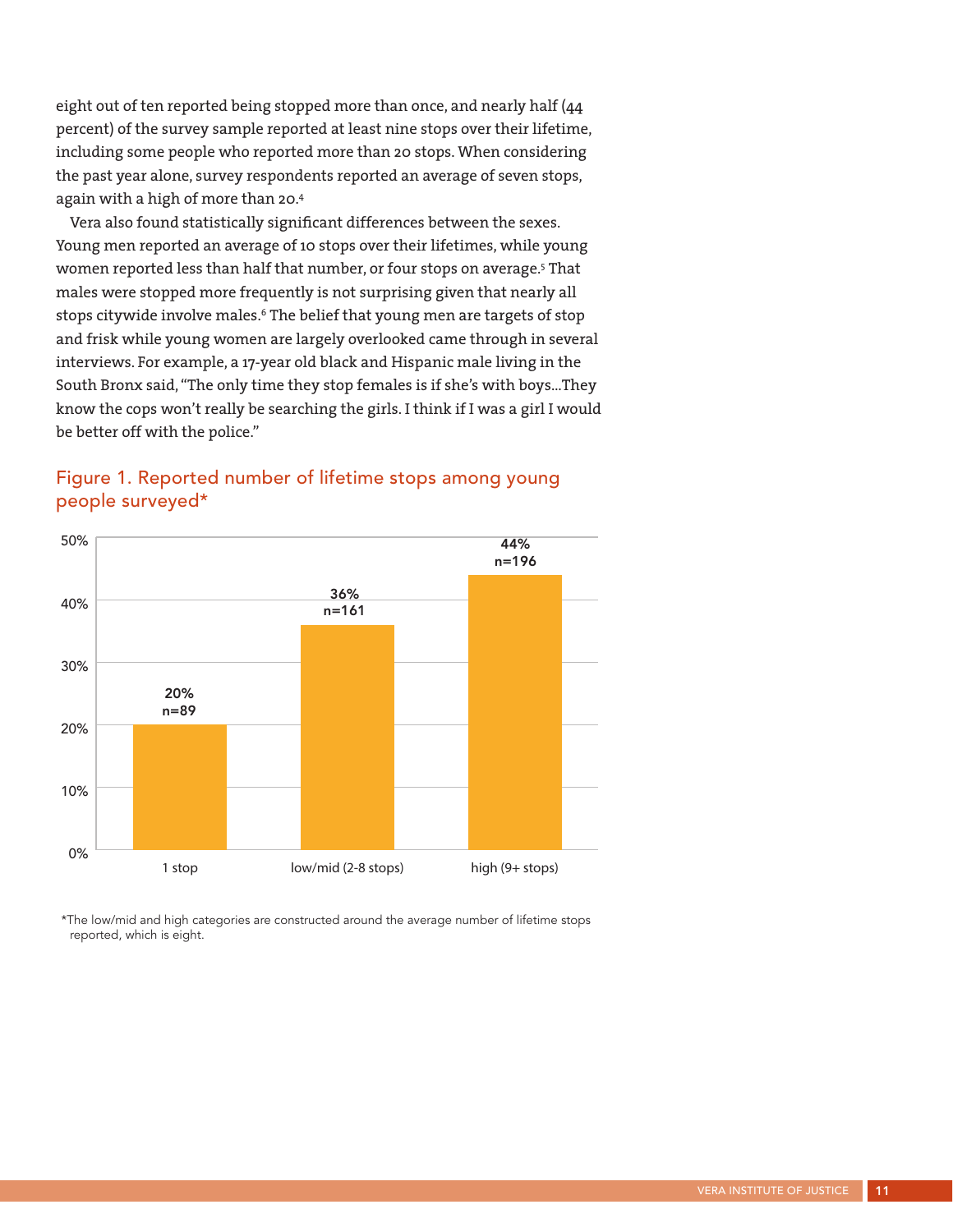#### FINDING: FRISKS, SEARCHES, THREATS, AND USE OF FORCE ARE COMMON

Most of the young people surveyed were involved in at least one stop that went beyond a simple verbal interaction and escalated to involve a more intensive response by the officer. Specifically, 71 percent reported being frisked/ patted down on at least one occasion; 64 percent indicated that their clothes or bag(s) had been searched; and 52 percent reported being asked to empty their pockets. This study did not assess whether or not the police were justified in these actions; our survey simply sought to quantify the number of respondents who had been involved in various types of interactions with officers who had stopped them.

### Figure 2. Proportion of survey respondents who reported ever being frisked, searched, and asked to empty their pockets



Stops in which the officer issued threats and/or used physical force against young people were common. Specifically, 45 percent of respondents reported that an officer had made a verbal threat during the course of at least one stop. A nearly identical proportion of people surveyed (46 percent) reported that an officer had used force against them during the course of at least one stop. The survey form noted that force includes, but is not limited to, an officer "putting his/her hands on you, forcing you to the ground, or pushing you up against a wall or a car."<sup>7,8</sup> According to the young people interviewed, use of force typically occurred while an officer was frisking or searching them and often involved being pushed against a wall, although some people recalled officers twisting their arms and/or cuffing their hands while they were being patted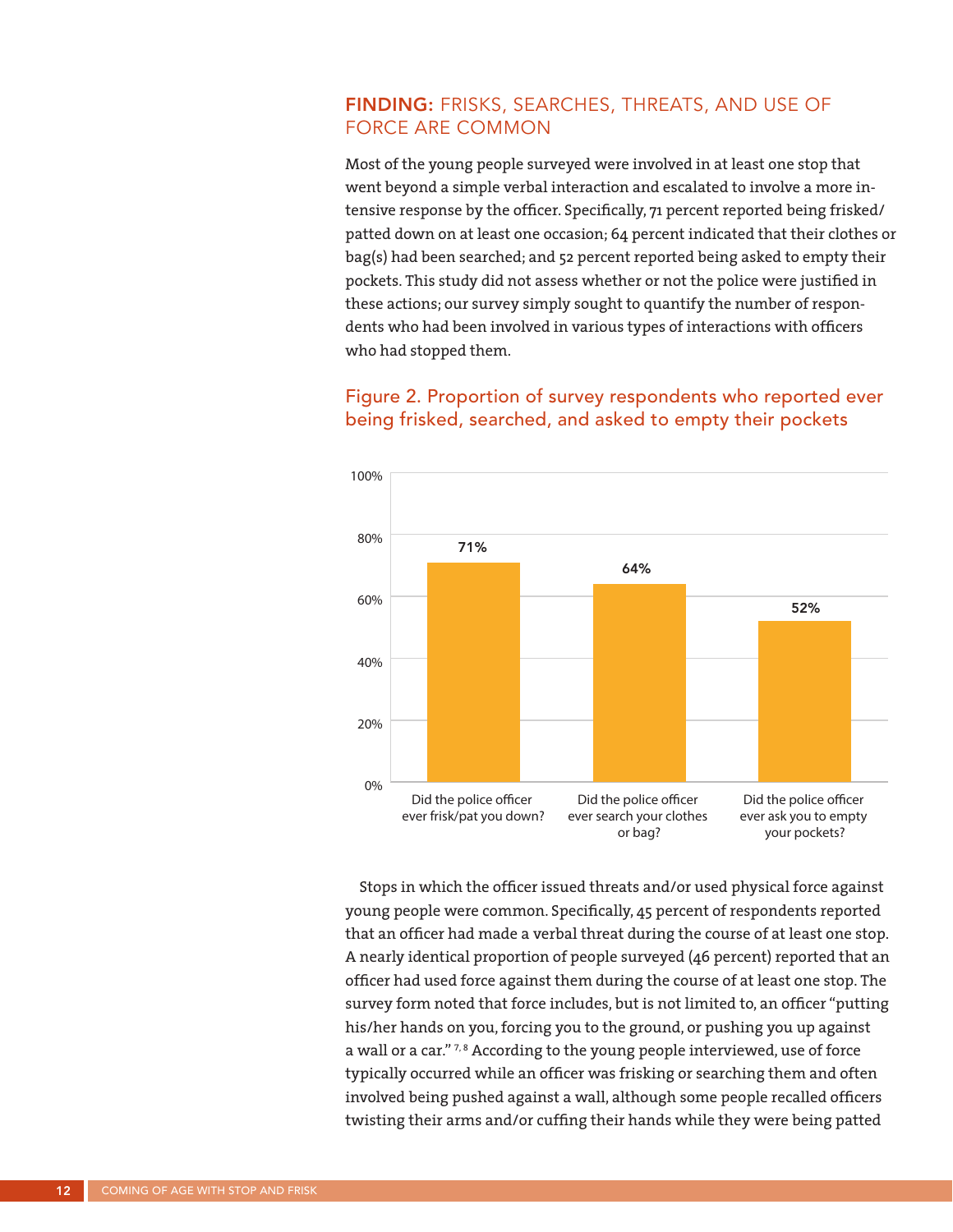down or searched. One in four (27 percent) survey respondents reported being involved in at least one stop in which the officer displayed his or her weapon.

### Figure 3. Proportion of survey respondents who reported ever being threatened, having force used against them, or being confronted by an officer displaying a weapon



### FINDING: STOPS ARE PERCEIVED TO BE UNJUSTIFIED AND UNFAIR

The survey included items designed to explore respondents' views about whether or not the stops they experienced felt justified. The vast majority felt they had been stopped without reason. In considering their last stop more than eight out of 10 people (83 percent) disagreed with the statement, "The officer had a good reason to talk to me." (See figure 4 on the next page for an illustration of this finding and related findings.) Less than a third (29 percent) of young people surveyed reported ever being informed of the reason for a stop.9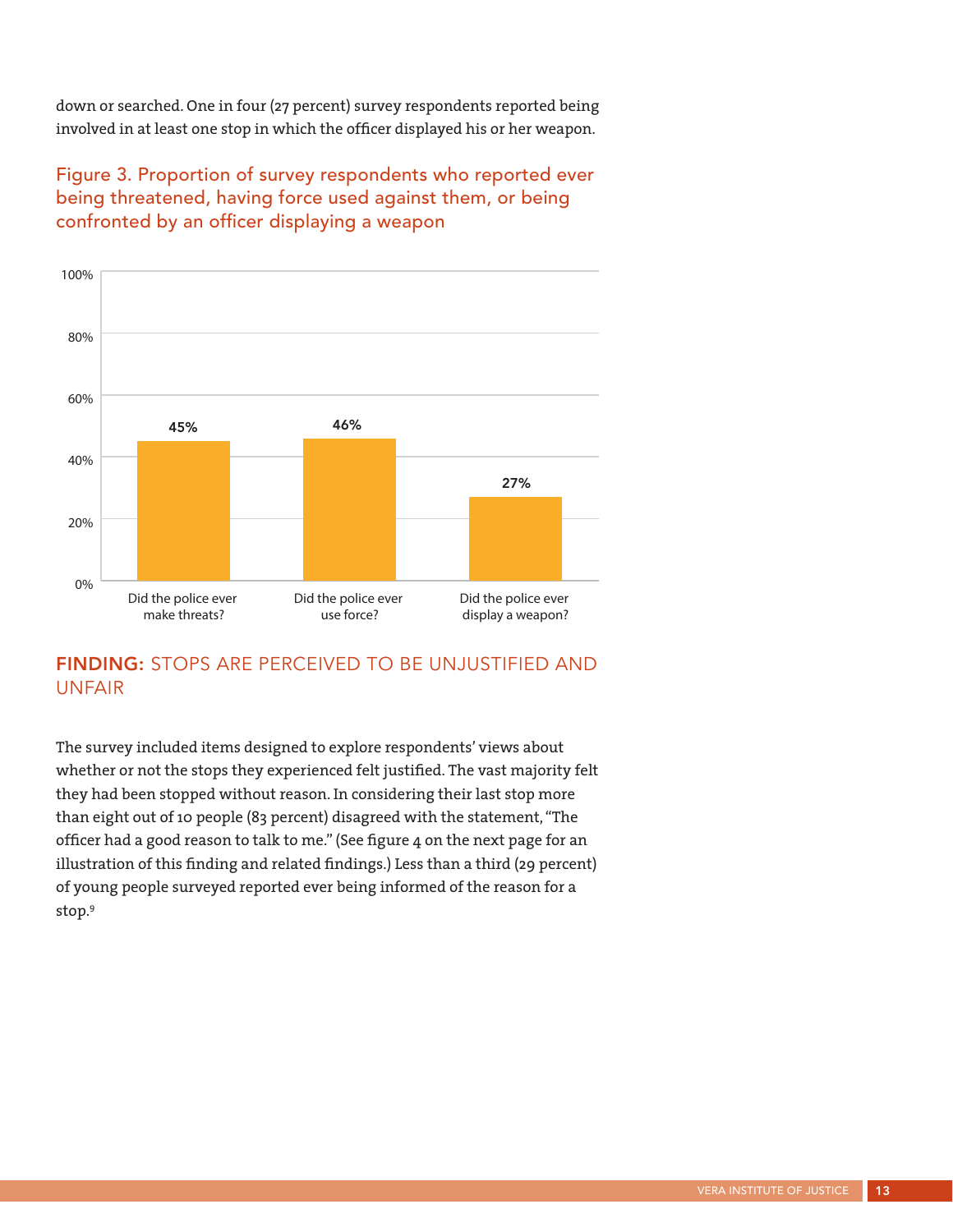

#### Figure 4. Survey respondents' perceptions of whether or not past stops were justified

More than eight out of 10 young people surveyed (85 percent) reported that they were never involved in a stop in which the officer discovered illegal items such as weapons or drugs. Although their self-reports could not be verified with official records, these findings correspond closely with the large proportion of stops citywide—89 percent in 2012—in which officers discovered no illegal items and took no further action, and the small proportion of stops citywide in which officers recovered weapons or other contraband – less than two percent in 2012.

When interviewing young people, researchers asked what the person had been doing immediately prior to being stopped. Nearly all said they were engaged in routine activities such as walking home from school, crossing the street, standing in front of a store, or hanging out in the park. They were taken by surprise because they felt that they were doing nothing wrong when the officers stopped them. Only four of the 42 young people interviewed said that just prior to being stopped they had committed a violation (e.g. jumping a turnstile or walking between subway cars) or were engaged in behavior that might warrant police intervention, such as being among or near a group when a fight broke out. A 20-year-old black male living in East New York recalled being caught completely off guard when he was stopped: "I was going to the store for my mother. And then when I came out the building I see my uncle and he's coming from the way I'm going and we walk back to the store. And they [the police] just pulled up and hopped out and tried to pull up and take us. So I'm like whoa, too much is happening."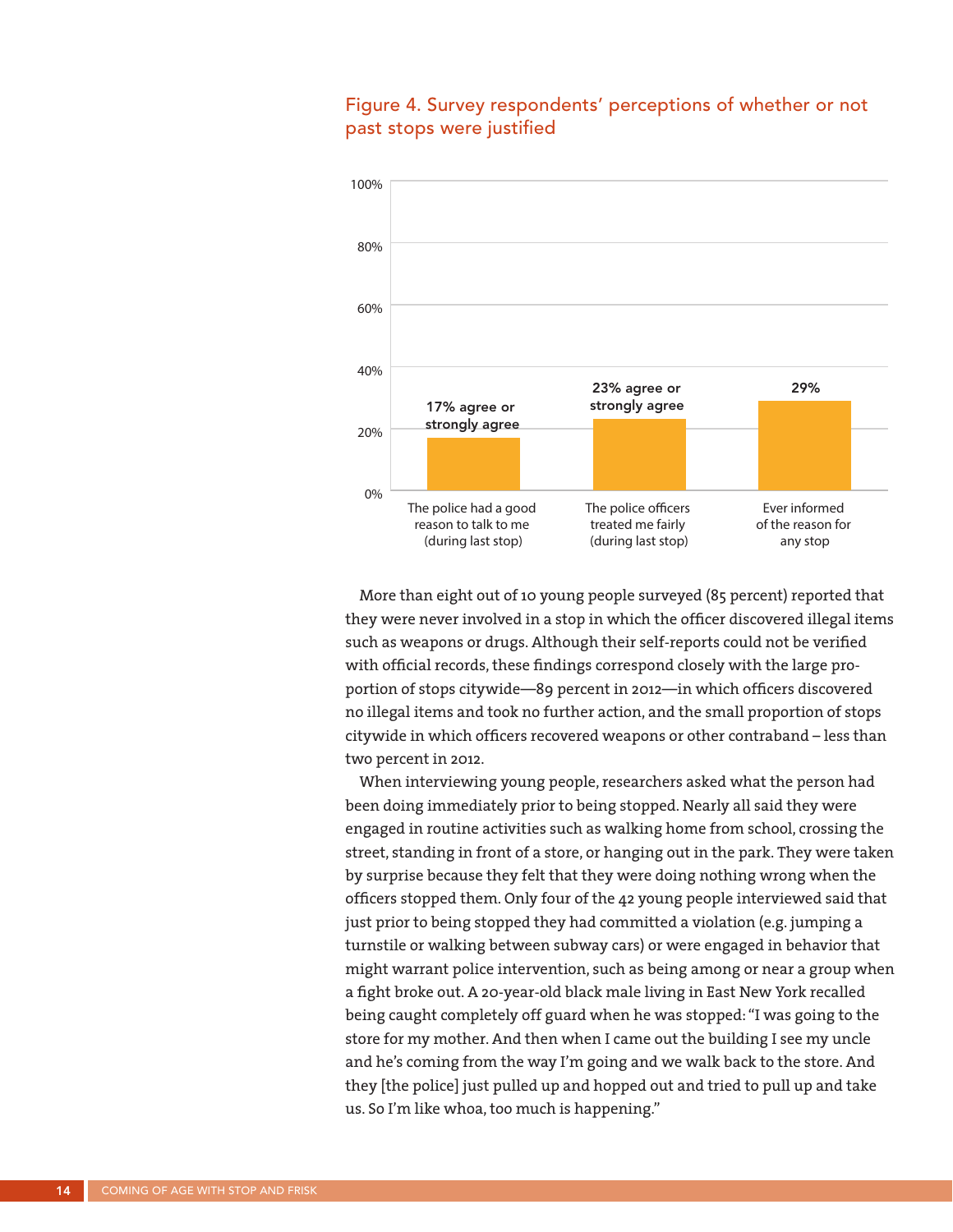Many young people surveyed felt that the officers they encountered were biased against them. Specifically, 61 percent agreed with the statement, "The way the police acted toward me was influenced by my age." And half of them (51 percent) agreed with the statement, "I was treated worse than others in a similar situation because of my race/ethnicity." One young man interviewed in East Harlem said that the best way to stay out of trouble with the police is to "act white…and pull your pants above your waist."

### Figure 5. Survey respondents' perceptions of police bias during the most recent stop



#### FINDING: TRUST IN LAW ENFORCEMENT IS ALARMINGLY LOW

When asked to think beyond specific officers who had stopped them and to comment more generally on police in their neighborhood, the young people surveyed expressed critical views in most areas. In particular, only 15 percent believe the police are honest, and 12 percent believe that residents of their neighborhood trust the police. Just four out of 10 respondents said they would be comfortable seeking help from police if in trouble.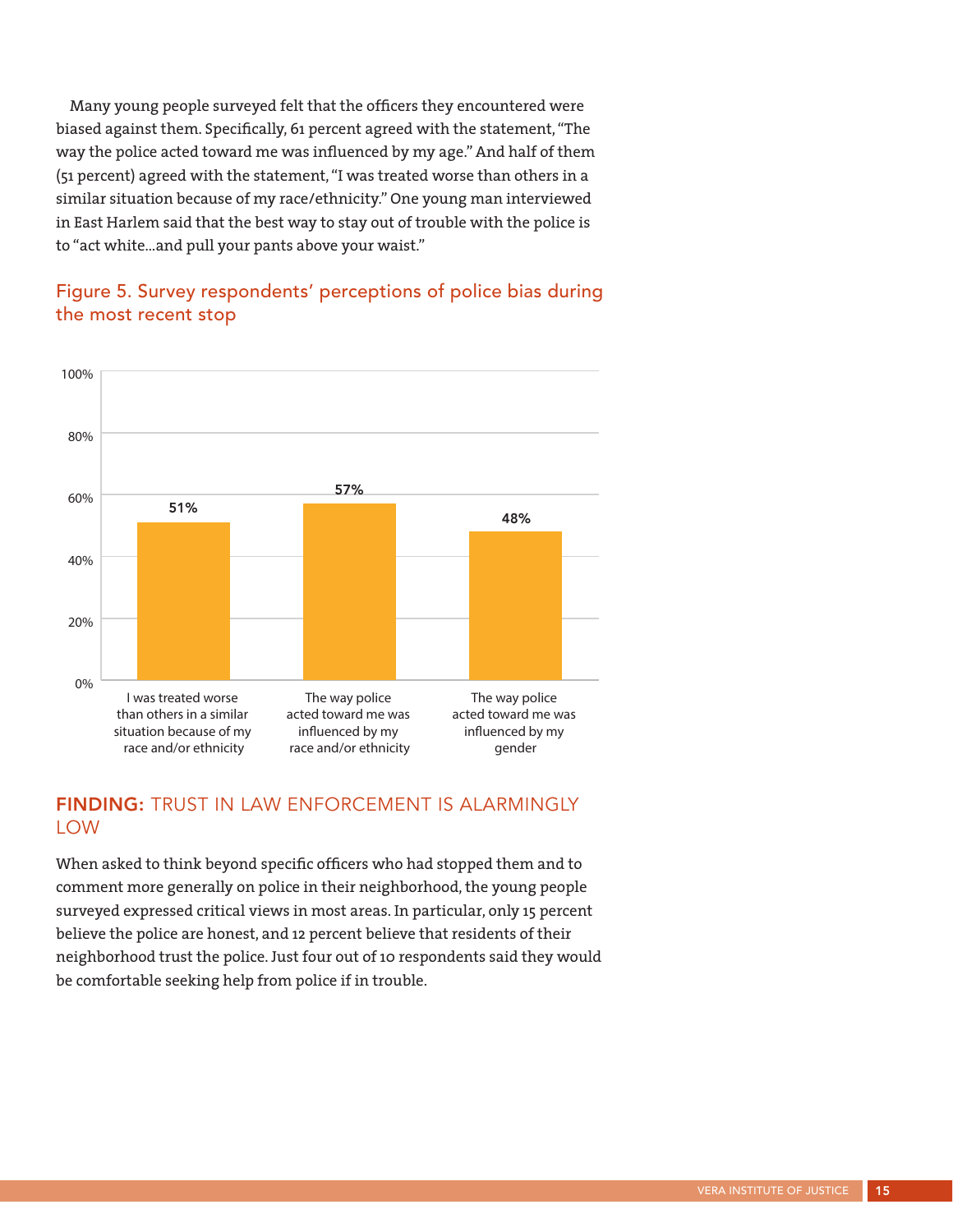

#### Figure 6. Survey respondents' general attitudes toward the police

The young New Yorkers that Vera surveyed, all of whom live in highly patrolled neighborhoods and have been stopped by police, have more negative views of the officers they've encountered than most people in other cities, including those who have been stopped by police. A 2001 study of adults in Chicago, for example, found that 57 percent of people who reported being stopped by police officers on foot or pulled over while driving thought the officers treated them fairly, compared with just 23 percent of the young people Vera surveyed who considered their treatment to be fair.<sup>10</sup> Also, the Bureau of Justice Statistic's 2008 Police-Public Contact Survey, which was administered to a nationally representative sample of more than 60,000 people age 16 and older, found that among people who reported having had some contact with the police, either voluntarily or involuntarily, 90 percent felt that the officers acted respectfully.<sup>11</sup>

During a focus group with community leaders in Bedford-Stuyvesant, Brooklyn, two participants summed up the relationship with police as follows:

**Participant one:** "It's energy, it's a tension. You operate on two premises—I am glad they're here, but I also hate they're here. I need them and I can't stand them."

**Participant two (immediately following):** "…and I know they [the police] can't stand me either."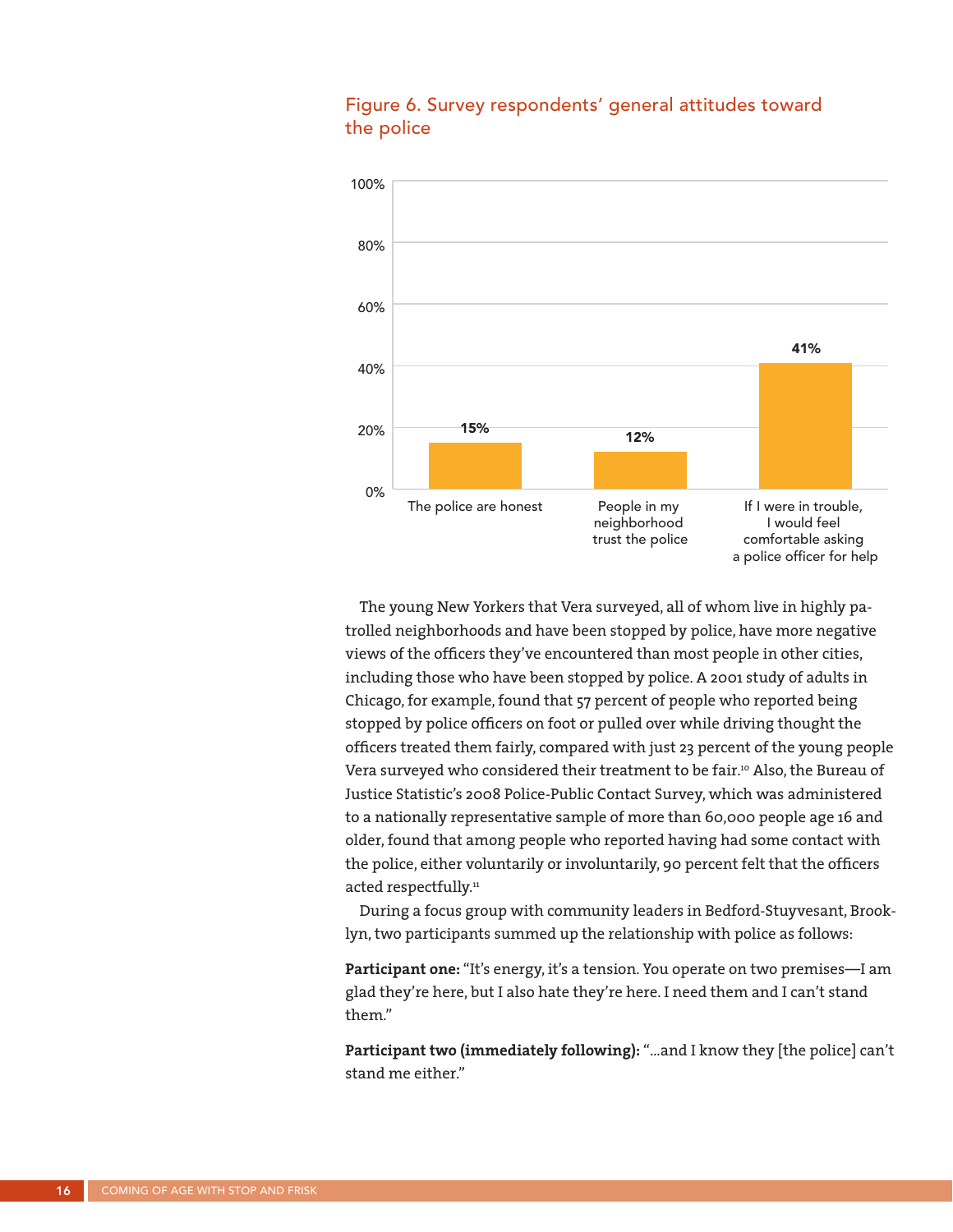### FINDING: YOUNG PEOPLE WHO HAVE BEEN STOPPED REPEATEDLY ARE LESS WILLING TO COOPERATE WITH LAW ENFORCEMENT

One of the chief criticisms of stop and frisk is that it has seriously damaged police-community relations in areas of New York City where they are needed most to protect residents and solve crimes. Research in the area of procedural justice shows that the experiences young people have with police matter. When a young person perceives an encounter with police to be procedurally fair and conducted in a professional manner, that person is more likely to come away with positive perceptions of the police, regardless of the outcome of the encounter.<sup>12</sup> And individuals who have more favorable views of police are more likely to report crimes and cooperate with police investigations and other law enforcement activities.<sup>13</sup>

The present study suggests that the opposite dynamics are at play among young New Yorkers who have been stopped by the police. Most of the young people Vera studied neither trust nor think highly of the officers who patrol their neighborhoods, which is perhaps not surprising given their belief that the stops they've experienced were largely unwarranted. Moreover, they expressed very little willingness to cooperate with law enforcement, even to seek justice for a violent crime they personally experienced. Specifically, only 41 percent indicated they would report their own violent victimization to the police, and even fewer (24 percent) would report a person whom they believe had committed a crime against someone else.



#### Figure 7. Survey respondents' likelihood of reporting a crime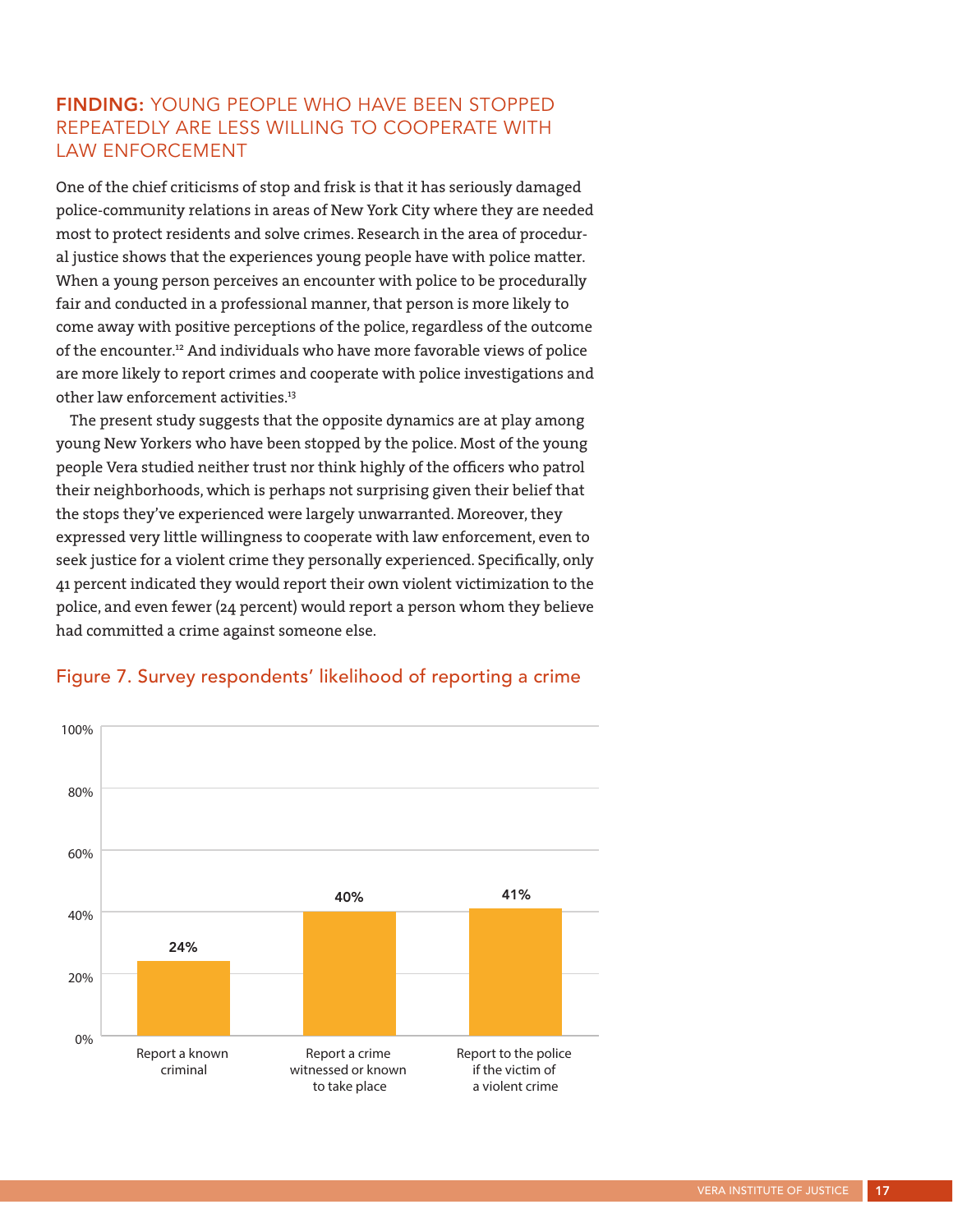Their likelihood of reporting crimes is much lower than rates documented in other studies,<sup>14</sup> yet fully half of them have already been the victim of a crimeincluding 39 percent who've experienced a violent crime, in some cases more than once. They are precisely the individuals who are most at risk of future victimization and whom law enforcement needs to connect with to protect them, to solve crimes, and to significantly improve safety in high-crime neighborhoods.15



#### Figure 8. Survey respondents' reports of previous victimization

While willingness to cooperate with law enforcement is low across the entire sample of young people surveyed, those who said they had been stopped more often in the recent past are even less likely to cooperate with law enforcement. Among our sample of survey respondents, for every additional stop in the past year, the young person is eight percent less likely to indicate a willingness to report a violent crime that he or she might experience in the future. That means, for example, that someone who was stopped seven times in the past year—the average number of past-year stops among everyone surveyed—is 48 percent less likely to report their own violent victimization than someone who was stopped only once. Even after controlling for the influence of race, gender, age, and reports of previous victimization and prior arrests, the number of reported stops in the past year is the greatest predictor among the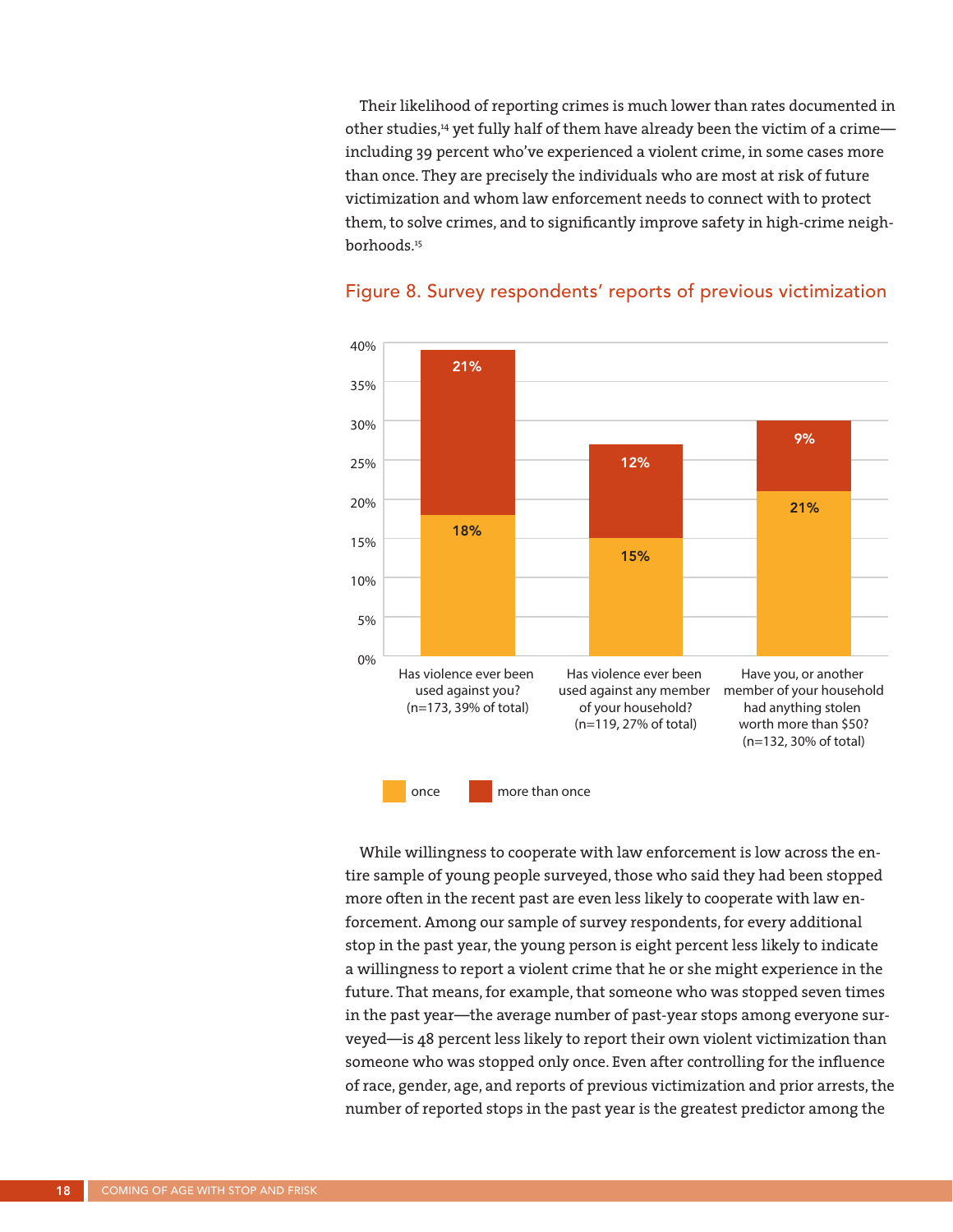young people Vera surveyed of their likelihood to notify the police about their own violent victimization.16 This is a serious collateral consequence of stop and frisk in New York City.

This connection—between being stopped repeatedly and a reluctance to report crime—may explain, in part, why the proportion of serious violent crimes solved is relatively low and declining in certain parts of the city.<sup>17</sup> As our study shows, young residents of the neighborhoods where many violent crimes occur, who are likely to be the victims of crimes themselves, are unlikely to work with the police, the District Attorney, or the courts to help solve these crimes.

Vera's finding is supported by other research showing that intensive policing may reduce crime in the short term while also sowing the seeds for longer-term negative outcomes. A study by Brett Stoudt, Michelle Fine and Madeline Fox offers some specific evidence. They studied the extent to which young New Yorkers interact with police and the effects of those encounters. They found that many of the youth they studied had negative experiences with the NYPD and that, based on those experiences, the youth tried to avoid the police whenever possible and were less likely to seek help when needed.<sup>18</sup>

#### FINDING: YOUNG PEOPLE ARE SELF-CONFIDENT AND OPTIMISTIC, DESPITE ENCOUNTERS WITH POLICE

Research on labeling theory suggests that stop and frisk encounters with police—numerous for many of the young people in Vera's study—could have changed how they view themselves for the worse. According to this theory, treating groups of young people as if they are criminals—whether or not they have done anything wrong—can actually encourage them to adopt a deviant persona and behavior.19 For example, researchers at the University of Missouri-St. Louis followed roughly 2,600 youth in seven cities over several years and found that those who were stopped by police early on in the study period committed more delinquent acts on average. They concluded that contacts with the police had a direct effect on a young person's likelihood of offending.<sup>20</sup>

Vera's study measured self-perceptions, and the findings suggest that young people's experiences of stop and frisk have not had a "labeling" effect. The study did not, however, focus on arrests or offending in the long-term. The overwhelming majority of young people surveyed feel very positive about their racial/ethnic identity and their abilities, and are optimistic about the future. Among this predominantly black (69 percent) and Latino/Hispanic (19 percent) pool of respondents, at least eight out of 10 agreed with each of the statements: "I feel good about the racial/ethnic groups I belong to" and "My race and ethnicity are an important reflection of who I am." These young people also believe that those who know them well view them in a positive light, with roughly nine out of 10 respondents agreeing with the statements: "People who know me trust and respect me" and "People who know me think I am good at what I do."

They also expressed considerable self-confidence and self-reliance. Roughly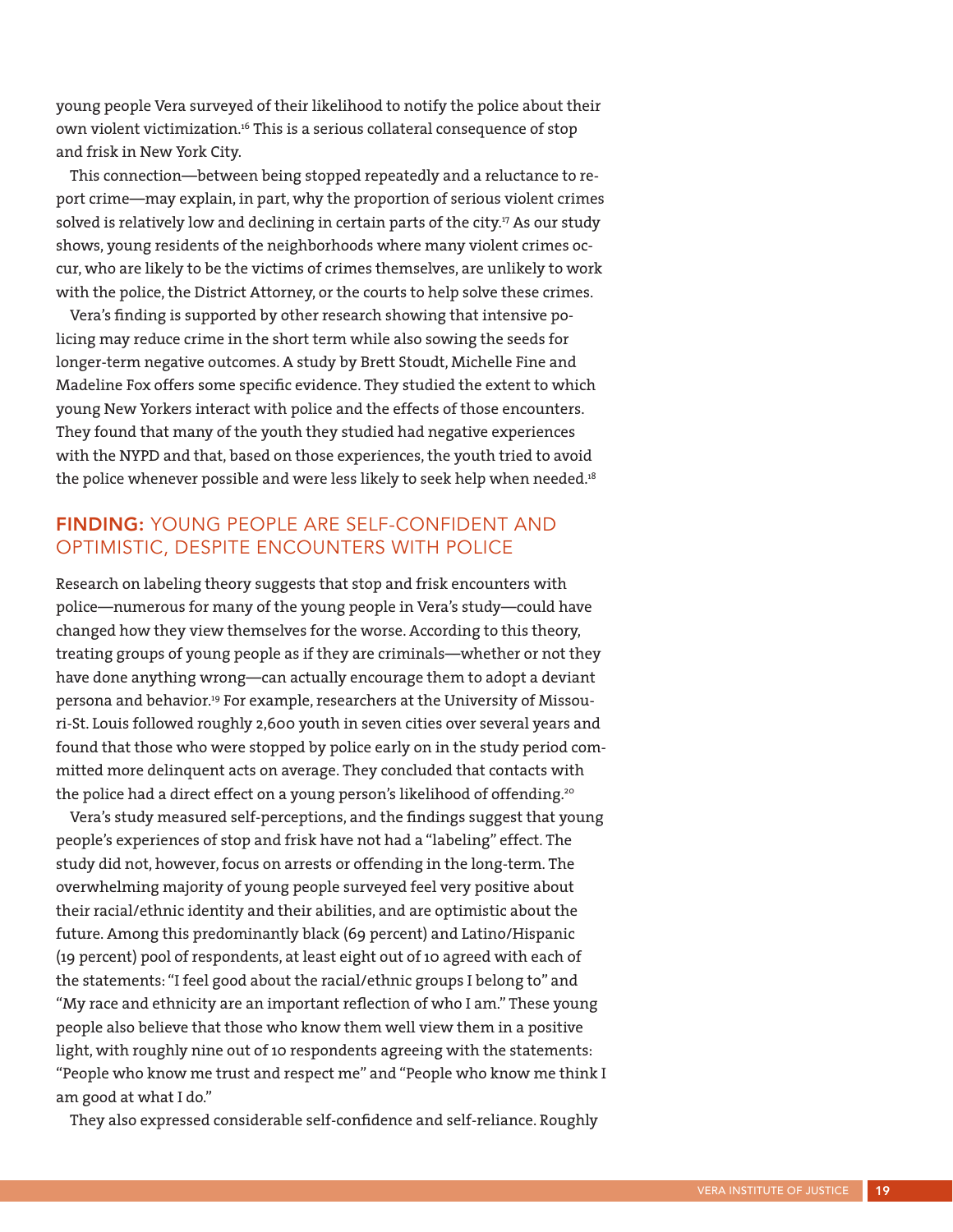nine out of 10 people surveyed agreed with the following statements: "I can get myself going when things are going really badly" and "I can solve my own problems." These young people are not only confident in themselves, fully 89 percent care about helping others in their community. There is also widespread agreement about their likelihood to succeed. At least eight out of 10 respondents agreed with the statement: "I have just as much chance to succeed in life as people from other neighborhoods."

Interviews revealed in more detail how young people see their future. The desire for stability, economic and otherwise, was a common thread linking several interviews. An 18-year-old black and Hispanic young man said, "I need a future, I need a career. I am trying to get a career so I can start a family and all of that. I want to get away from here…" Several young people spoke explicitly about wanting to leave the neighborhood or even move to another city to have a better life. In a few cases the desire to leave was directly linked to past experiences with police. An 18-year-old in Bedford-Stuyvesant said, "I want to get out of here and do something useful so they can't say I was one of those kids. If they see me in the future and don't recognize me, I want to shake their hands, be like 'you used to lock me up.'"



#### Figure 9. Survey respondents' self perceptions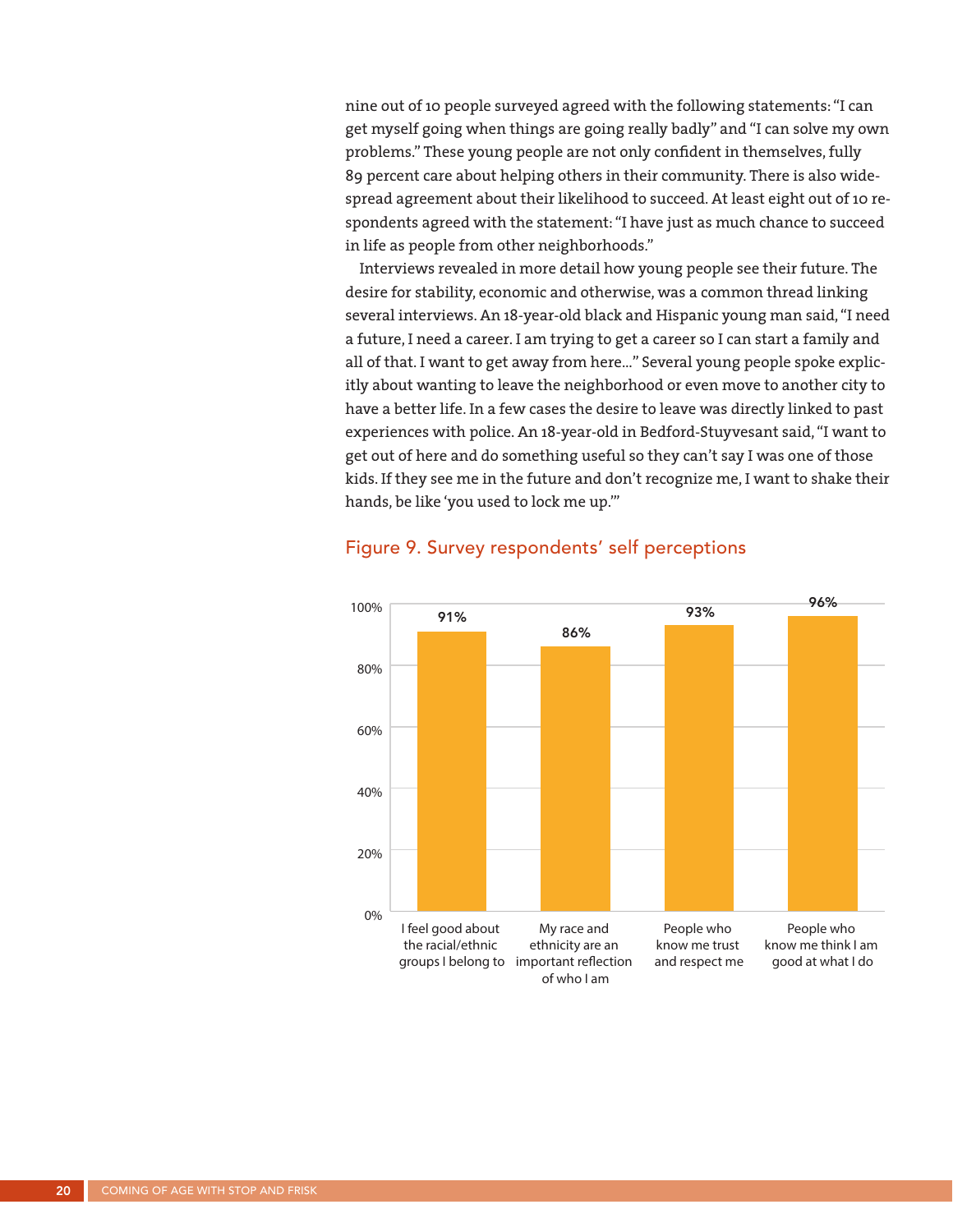# Recommendations

The remainder of this Summary Report outlines four critical actions that the City, and the NYPD in particular, should consider to begin to reverse the trends documented by this study and build the kind of positive relationships with young people that are necessary for effectively policing high-crime communities and promoting public safety citywide.

RECOMMENDATION: In light of the fact that it decreased stops by 22 percent while the crime rate held steady, the NYPD should continue to recalibrate its stop and frisk practices to remedy the serious consequences to police-community relations and public safety that this study reveals.\*

The experience of being stopped repeatedly, coupled with the perception among the young people surveyed that they are unfairly targeted, turns out to have serious consequences for public safety. As described above, the more often young people are stopped, the less likely they are to trust and cooperate with law enforcement by reporting crimes. So when police stop an individual numerous times, those actions have a clear cost.

As blacks, Hispanics/Latinos, and other historically "minority" populations now collectively make up the majority of New York City's population,<sup>21</sup> it is concerning that younger members of these racial and ethnic

#### FOR VERA, A LONG HISTORY OF WORK ON POLICING AND RACIAL JUSTICE

For the Vera Institute of Justice, this study is part of a long history of work focused on understanding and improving police-community relations and promoting racial justice. In the early 1980s Vera partnered with the NYPD to develop the Community Patrol Officer Program (CPOP), one of the first and the largest community policing programs in the country. Vera's 1999 study of two police precincts in the South Bronx shifted the focus of policing minority communities to respectfulness and effectiveness and changed the conversation in New York City and nationally. Vera's creation in 2001 of the Police Assessment Resource Center helped to significantly advance civilian oversight of police. And in the wake of 9/11, Vera conducted an ambitious study of relations between Arab Americans and federal and local law enforcement that revealed what Arab Americans fear most, as well as conflicts between local law enforcement priorities and increasing pressure from the federal government to adopt counter-terrorism practices and enforce immigration laws. Today Vera is operating a project that examines how race affects the decisions prosecutors make; one that administers justice in a potentially more effective way to victims and perpetrators of violent crime, nearly all of whom are young, black and male; and one that examines how law enforcement can engage Arab, Middle Eastern, Muslim and South Asian communities in preventing crime—just a few examples among many.

groups have such low opinions of police that they are unlikely even to report a violent crime against themselves. It is a promising sign that the number of stops citywide decreased 22 percent from 2011 to 2012, while crime also continued to drop, and that stops appear to be declining further in 2013.<sup>22</sup>

The court decisions and prevailing laws that allow police officers under very specific and limited circumstances to stop, frisk, and search someone were never intended to sanction stop and frisk as a proactive policing strategy that law enforcement can use on a wide scale to deter crime.<sup>23</sup> The NYPD should recalibrate the number of stops in communities where they are currently

The annual total number of recorded stops decreased by 22 percent from 2011 to 2012, from 685,724 to 532,911. When comparing the number of stops for each of the first quarters of 2012 to the first two quarters of 2013, the decreases are more pronounced. The number of stops in the first quarter of each year declined by 51 percent from 2012 to 2013 and the number of stops in the second quarter declined by 57 percent.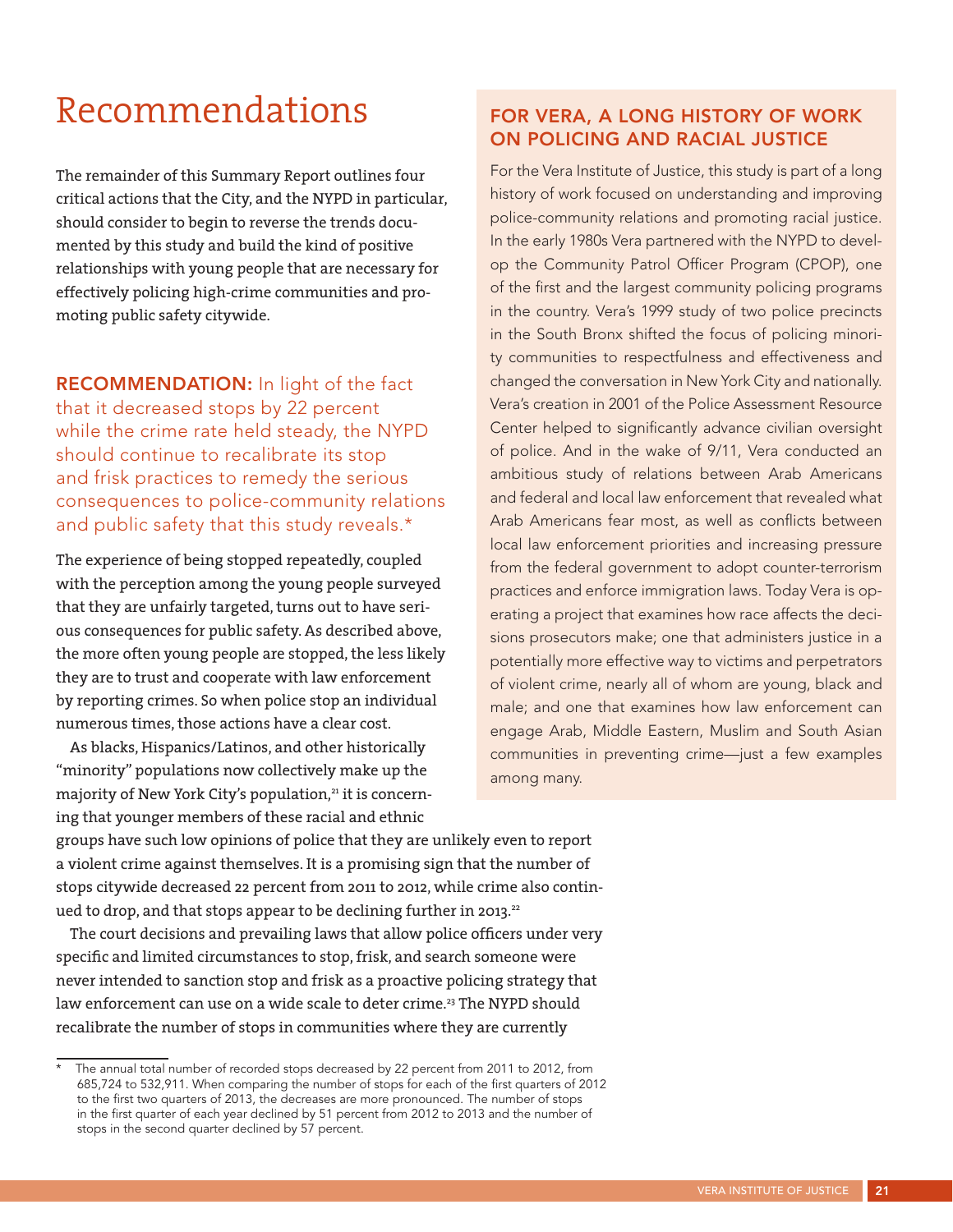concentrated so as to remedy the serious collateral consequences this study reveals.

Make no mistake, proactive policing is critical, and stops are an essential element of good policing when based upon specific observations that give rise to a reasonable suspicion of criminal activity. But there are additional ways to police proactively and effectively. For example, the NYPD is engaged in focused initiatives such as "Operation Crew Cut," in which police target active street gangs to reduce the violence associated with gang activity and rivalries between gangs.<sup>24</sup> Such initiatives have been recognized as promising approaches to both reducing violence and increasing prosecution rates in neighborhoods where cooperation with law enforcement is low and, as a result, so are conviction rates.<sup>25</sup> These approaches may result in sustainable decreases in crime without heavy reliance on broader tactics like stop and frisk.

**RECOMMENDATION:** Expand upon existing trainings to encourage respectful policing that makes people feel they are treated fairly (including informing them of the reason for the stop), and emphasize strategies aimed at reducing the number of stops that escalate to the point where officers make threats and use physical force.

As noted above, a significant proportion of the young people we surveyed reported experiencing the harsher aspects of stops—specifically threats and physical force—by the officers who stopped them. While we do not know the specific circumstances of these encounters, and how often threats and force were warranted, the rates suggest that officers may be able to handle these situations differently with increased training on how to work productively with young people. Supervisors should also mandate and ensure that patrol officers routinely inform individuals of the reason for which they are being stopped, consistent with NYPD policy.

Police training should focus on developmentally appropriate responses to people of different racial, ethnic, and cultural backgrounds. These efforts should extend beyond training for new recruits at the Police Academy and be mandatory and offered regularly. Research in the field of neuroscience on the developing brain shows that the poor impulse control many teens display is rooted in biology: many young people cannot fully appreciate the consequences of their decisions and behaviors.<sup>26</sup> This developmental limitation, which persists into their twenties, puts the burden on police officers in their role as adult authority figures to conduct stops in ways that, as often as possible, prevent escalation. Young people can also benefit from education and training in how to engage with police officers so that these encounters are less likely to escalate.

In the United States, there are few, if any, training curricula that have been rigorously evaluated and shown to have a positive effect on improving po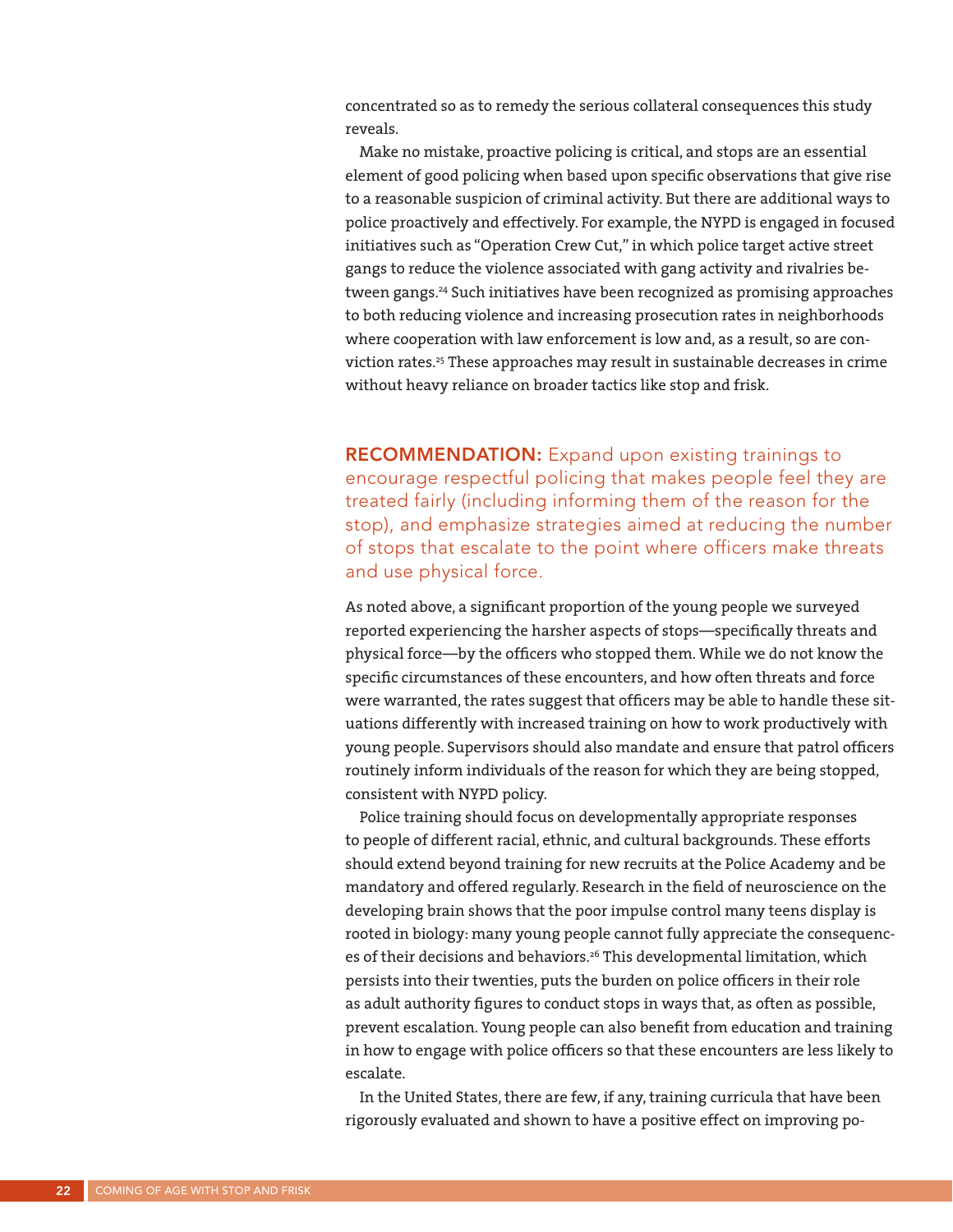lice-citizen interactions. One of the few is Chicago's Quality Intervention Program (QIP), a procedural justice training for police recruits in Chicago, which was evaluated and shows promising outcomes. While the evaluation yielded mixed results overall, there is strong evidence that officers trained using the QIP approach were better equipped to resolve conflicts with youth, and less likely to yell at youth, use physical force against them, or arrest them.<sup>27</sup>

RECOMMENDATION: Collaborate with the predominately black and Hispanic/Latino communities where stop and frisk has been concentrated to improve relationships by finding tangible strategies to put into practice.

A generation of young people in high-crime communities has grown up familiar with stop and frisk. They view it as both misguided and unfair, because too often, in their view, officers are stopping young people who have done nothing wrong. As this study shows, levels of trust in law enforcement are extremely low among young people who have been stopped by police in these neighborhoods. It will take creative, determined and sustained efforts to change this situation.

Many of the young people and adults we interviewed called on police to actually get to know residents, to become involved in their communities, and to function as real partners in making their neighborhoods safer and better overall. What this looks like in practice is something that police and residents must determine together. This type of work should extend beyond the NYPD's 184 Community Affairs officers—the equivalent of 1 percent of uniformed patrol officers—to involve the many officers assigned to patrol these communities.<sup>28</sup>

In neighborhoods where crime is of particular concern, police can best ensure public safety not only by enforcing the law, but by conducting themselves in a manner that fosters respect, trust, and a resulting spirit of cooperation with the residents of those neighborhoods. As one 18-year-old black male from the South Bronx said, "I guess, like, if you really want to protect you need to become acquainted with the people in the neighborhood. You can't just patrol; you actually need to speak to people." The resilience of the young people Vera surveyed and interviewed is an asset in this work. Their confidence in themselves and resolve to stay focused on what they can achieve and become is something for police to work with.

RECOMMENDATION: Partner with researchers to better understand the costs and benefits of various proactive policing strategies as well as individual practices such as stop and frisk.

There is a clear trend in public service toward "evidence-based" practice, and police departments are following suit by partnering with researchers to learn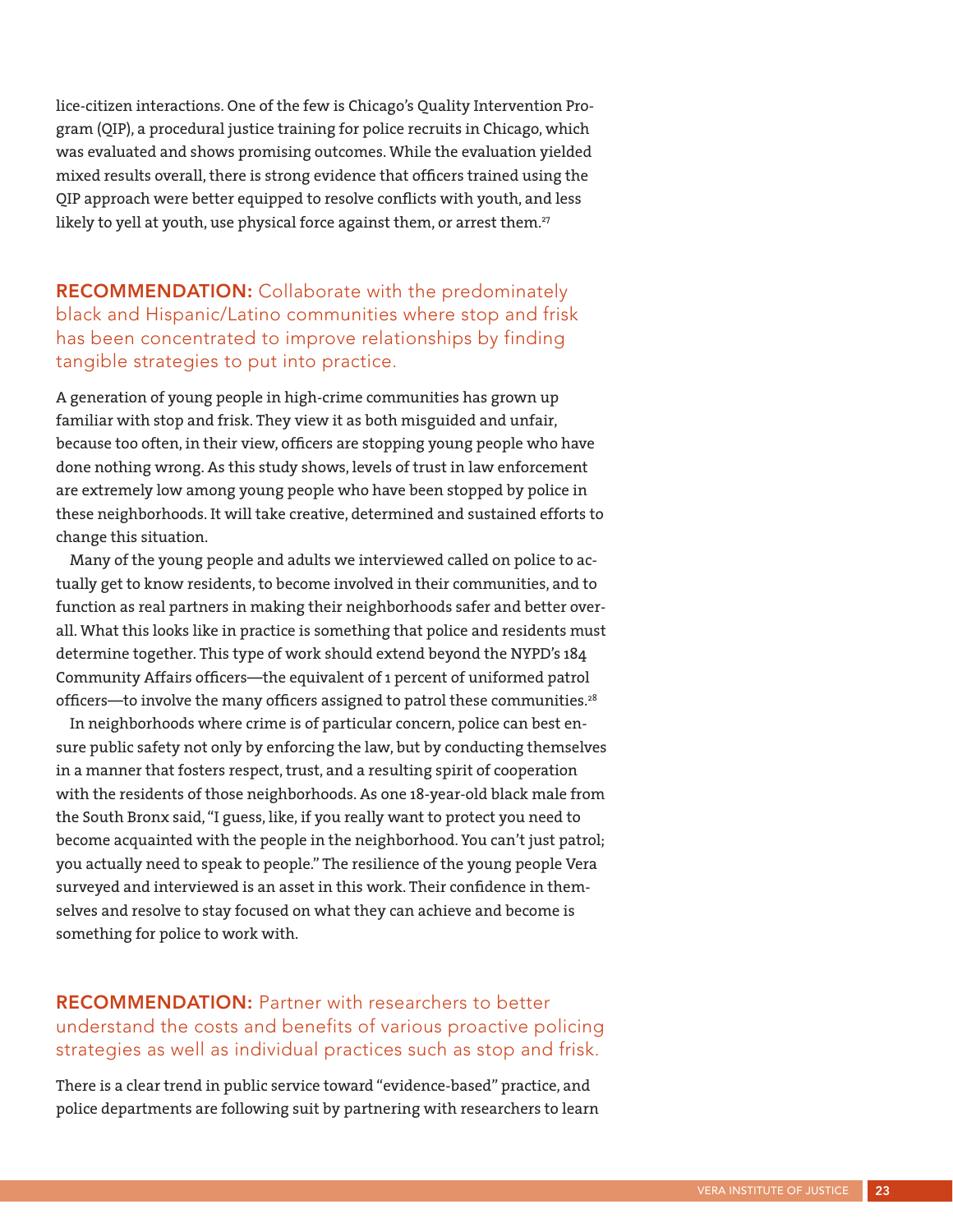what works and what strategies and tactics to avoid or minimize.<sup>29</sup> With cities facing increasing budgetary challenges, it is imperative that law enforcement policies be rooted in scientific evidence as well as rigorous cost-benefit analysis, because a policy might pay off in one important regard but have costly unintended consequences that overwhelm its value.<sup>30</sup>

The NYPD's commitment to data-driven policing strategies—most notably its innovative use of CompStat, which has been widely adopted nationally and often associated with drastic improvements in the way police departments control crime and hold officers accountable<sup>31</sup>—provides a good foundation on which to build relationships with external evaluators. The number of stops citywide is on the decline and crime rates are also falling—murders and shootings were down 29 percent by mid-year 2013, compared to the same time period last year.32 These trends, along with the upcoming mayoral election, potential change in NYPD leadership, and the ruling and proposed remedies in *Floyd, et al. v. The City of New York, et al.*—all of which are likely to spur changes in the NYPD's policies and practices—should be closely studied.

Researchers could begin to answer these questions and provide the NYPD, city leaders, and the public with better evidence than currently exists about the true value and costs of different approaches to promoting public safety in New York City. Within this context, it is important to understand that changes in police practice may not yield meaningful results immediately. For a generation of young people, stop and frisk is the predominant type of policing they know. Even if the number of stops dropped 50 percent next year, it might not spark an immediate change in how young people view the police or their likelihood of working with them to prevent and solve crimes. This suggests the need to regularly survey young people to understand whether, and if so how, their perceptions of police and willingness to cooperate with law enforcement shift as policies and public discourse on the issue continue to change. Even more meaningful would be longitudinal research that follows groups of young people and other neighborhood residents over time.

Genuine partnerships are essential for any of this research, since researchers would need access to NYPD data that is currently unavailable, and the NYPD would need to share which practices seem to be successful and which appear to have disappointing results. The NYPD would benefit by joining the ranks of police departments across the country and worldwide that have welcomed open dialogue around their practices, and as a testament to this openness, invited researchers to use their data to assess and evaluate their policies.<sup>33</sup>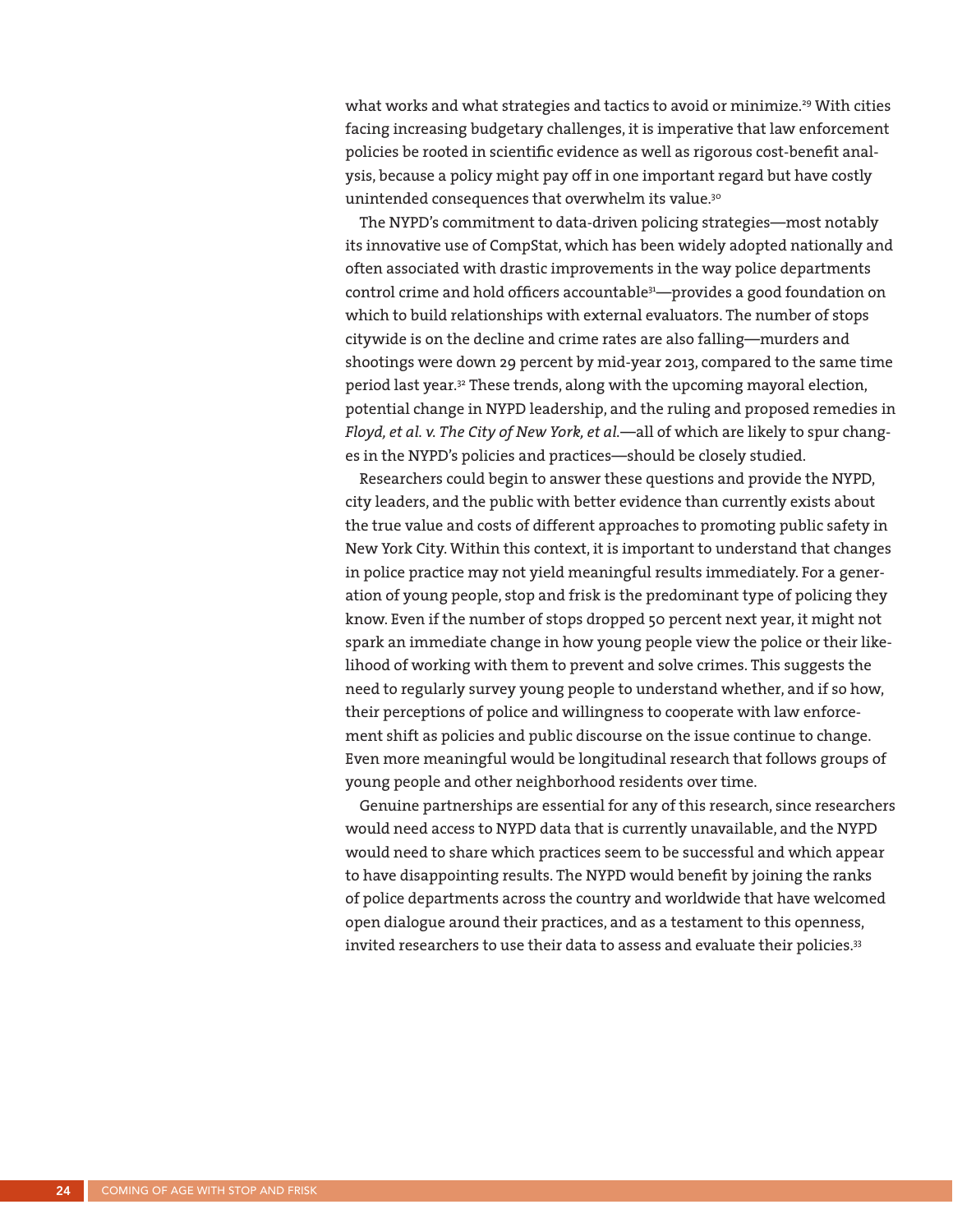#### ENDNOTES

- 1 *Floyd, et al. v. City of New York, et al*. (2013), http://ccrjustice.org/files/ Floyd-Liability-Opinion-8-12-13.pdf
- 2 Christie Smythe and Patricia Hurtado, "New York City Appeals Rulings Attacking Stop and Frisk," retrieved August 16, 2013 from Bloomberg. com, http://www.bloomberg.com/news/2013-08-16/new-york-cityappeals-rulings-attacking-stop-and-frisk.html. NB: On September 4, 2013, in the final days of this report's preparation, Nicholas Turner, who in August became Vera's president and director, was named facilitator in the Floyd case by Judge Shira A. Scheindlin. Mr. Turner was not involved in the research described herein.
- 3 Jason Sunshine and Tom Tyler, "The Role of Procedural Justice and Legitimacy in Shaping Public Support for Policing," *Law and Society Review* 37, no. 3 (2003): 513-548; Jamie Flexon, Arthur Lurigio, and Richard Greenleaf, "Exploring the Dimensions of Distrust among Chicago Juveniles" *Journal of Criminal Justice* 37 (2009): 180-189.
- 4 These findings build on results from a survey of residents in Brownsville, Brooklyn, conducted by the Center for Court Innovation (CCI). CCI researchers surveyed 815 residents, both youth and adults, about various aspects of the community, including stop and frisk. Close to a third (28 percent) of people surveyed said they had been stopped and/or frisked in the previous year, for an average of five times each. Source: Center for Court Innovation, "Community Perceptions of Brownsville: A Survey of Neighborhood Quality of Life, Safety, and Services." New York, NY, 2011.
- 5 The vast majority (74 percent) of survey respondents is male—some evidence in itself that young males are more likely to be stopped, since being stopped at least once was a requirement for participating in the survey.
- 6 In 91 percent of all stops recorded in 2012, the suspects are male.
- 7 The UF-250 form, also known as the "Stop, Question and Frisk Report Worksheet," is filled out each time an officer makes a stop and the stop includes the use of force, a frisk or more extensive search, an arrest, or the person refuses to identify himself or herself. Delores Jones-Brown, Jaspreet Gill, and Jennifer Trone, "Stop, Question and Frisk Police Practices in New York City: A Primer," John Jay College, Center on Race, Crime and Justice: New York. March 2010.
- 8 The definitions for the use of force were consistent with those definitions on the UF-250 and in the stop and frisk database. The first type of force listed on the UF-250 form is "hands on suspect."
- 9 NYPD policy governing officers on patrol states that the officer should inform the person of the reason for the stop. See the 2010 NYPD patrol guide, online at http://subversion.assembla.com/svn/mobitek/ NYPD/assets/11.txt. See also Al Baker, "Police get added order: Stop, Frisk and 'Explain'," T*he New York Times,* April 30, 2009. http://www. nytimes.com/2009/05/01/nyregion/01frisk.html?\_r=0
- 10 Wesley Skogan, "Citizen Satisfaction with Police Encounters," *Police Quarterly* 8, no 3 (2005). 298-321.
- 11 Christine Eith and Matthew R. Durose, *Contacts between the Police and the Public, 2008* (Washington, DC: Bureau of Justice Statistics, 2008; prepared under grant number 234599).
- 12 Jason Sunshine and Tom Tyler, "The Role of Procedural Justice and Legitimacy in Shaping Public Support for Policing," *Law and Society*

*Review* 37, no. 3 (2003): 513-548; Jamie Flexon, Arthur Lurigio, and Richard Greenleaf, "Exploring the Dimensions of Distrust Among Chicago Juveniles," *Journal of Criminal Justice* 37 (2009): 180-189.

- 13 Tom Tyler and Jeffrey Fagan, "Legitimacy and Cooperation: Why Do People Help the Police Fight Crime in Their Communities?" *Ohio State Journal of Criminal Law* 6, (2008): 231-275.
- 14 Timothy Hart and Violet Colavito, "College Student Victims and Reporting Crimes to the Police: The Effects of Collective Efficacy," *Western Criminology Review* 12, no. 3 (2011): 1-19.
- 15 Graham Farrell and Ken Pease, "Once Bitten, Twice Bitten: Repeat Victimization and Its Implications for Crime Prevention," Crime Prevention Unit Paper 46. London England: Police Research Group, 1993.
- 16 This finding is based on a logistic regression analysis that controls for the influence of other explanatory factors. For more details, see chapter 3 of the technical report, www.vera.org/stop-and-frisktechnical-report
- 17 New York State Department of Criminal Justice Services ("DCJS") data show that violent crime conviction rates for NYC have slowly declined since 2008, and that in some counties, most notably the Bronx, that decrease has been marked from 47 percent in 2008 to 39 percent in 2012. From Dispositions in Adult Arrests, retrieved August 29, 2013 at http://www.criminaljustice.ny.gov/crimnet/ojsa/dispos/index.htm
- 18 Brett Stoudt, Michelle Fine, and Madeline Fox, "Growing up Policed in the Age of Aggressive Policing Policies," *New York Law School Review* 56 (2011/2012): 1331-1370.
- 19 Howard Becker, *Outsiders: studies in the sociology of deviance* (New York: The Free Press, 1966).
- 20 Stephanie A. Wiley, and Finn-Aage Esbensen, "The Effect of Police Contact: Does Official Intervention Result in Deviance Amplification?" *Crime & Delinquency* (2013).
- 21 Sam Roberts, "Non-Hispanic Whites Are Now a Minority in the 23-County New York Region," *The New York Times*, March 27, 2011. http://www.nytimes.com/2011/03/28/nyregion/28nycensus.html?\_r=0
- 22 "Behind the Decision on the Stop-and-Frisk Policy," *The New York Times,* August 12, 2013. http://www.nytimes.com/ interactive/2013/08/12/nyregion/10-years-of-stop-and-frisk.html
- 23 *Terry v. Ohio* (1968), 392 U.S. 1; *U.S. v. Cortez* (1981), 449 U.S. 411, 418; *People v. Diaz* (1998), 81 N.Y. 2d 106, 109.
- 24 Citizens Crime Commission of New York City, "Crime Commission Statement on NYPD's Operation Crew Cut," press release, October 2, 2012. http://www.nycrimecommission.org/pdfs/ccc-10-02-12.pdf
- 25 David M. Kennedy, "Getting Beyond Stop and Frisk," *NY Daily News*, July 15, 2013 http://www.nydailynews.com/opinion/stop-and-friskarticle-1.1397584
- 26 Lisa H. Thurau, "Training Law Enforcement on How to Police the Teen Brain" *Translational Criminology,* George Mason University: Fairfax VA, Spring 2013.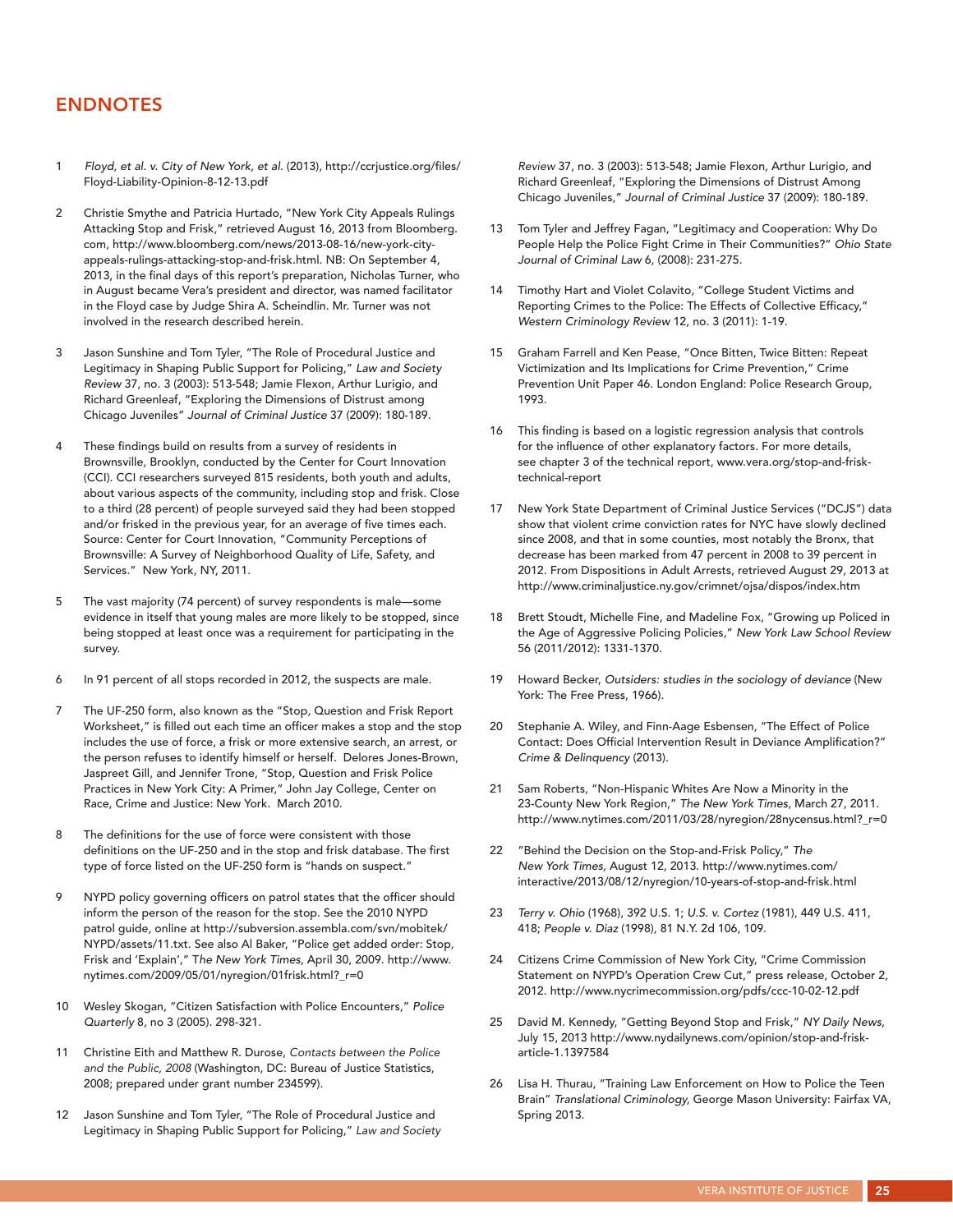- 27 Dennis P. Rosenbaum and Daniel S. Lawrence, "Teaching Respectful Police Citizen Encounters and Good Decision-Making: Results of a Randomized Control Trial with Police Recruits," National Police Research Platform: Washington, DC, 2011.
- 28 The 2013 budget shows 184 uniformed officers in community affairs, compared to 17,626 uniformed patrol officers, with patrol expenditures of \$1.4 billion, and community affairs expenditures of \$13.3 million. The 2014 planned budget included an increase of \$56,000 for community affairs.
- 29 See examples of these types of efforts at George Mason University Center for Evidence-Based Crime Policy website, http://cebcp.org/ evidence-based-policing/.
- 30 Chief Jim Beueerman (Ret), "Being Smart on Crime with Evidence Based Policing," *NIJ Journal* No. 269, (Washington DC: Office of Justice Programs, National Institute of Justice), 2012.
- 31 Daniel DeLorenzi, Jon M. Shane, and Karen L. Amendola, "The CompStat Process: Managing Performance on the Pathway to Leadership," *The Police Chief,* vol. 73, no. 9 (2006).
- 32 NYC.gov, "Mayor Bloomberg Provides Mid-Year Crime Update," speech transcription, July 21, 2013. http://www.mikebloomberg.com/ index.cfm?objectid=01A8E716-C29C-7CA2-FB42EA9C7DF818C8
- 33 For specific examples of leadership in this area, see efforts by members of the Evidence-Based Policing Hall of Fame: http://cebcp. org/hall-of-fame/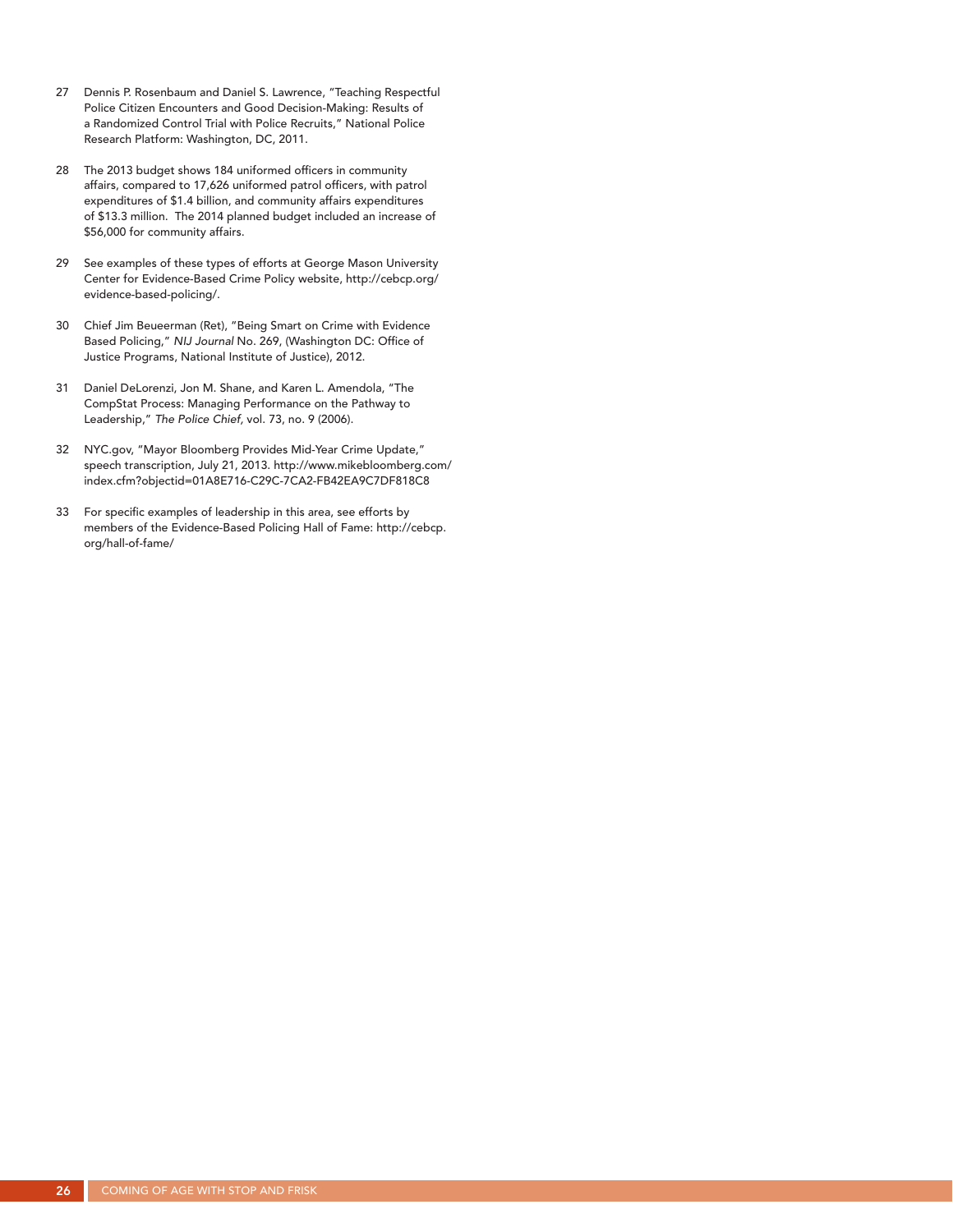# Acknowledgments

The authors are deeply grateful to the community-based organizations that helped us recruit young people and families, and those that provided us with space in which to conduct surveys and focus groups. These include the Center for Community Alternatives (CCA), Harlem RBI, Cypress Hills Local Development Corporation, The Center for Court Innovation's Queens Engagement Strategy for Teens (QUEST) and Queens Youth Court, the Center for Alternative Sentencing and Employment Services (CASES), the South Bronx Overall Economic Development Corporation (SoBro), Community Connections for Youth, Make the Road NY, Year Up, and Bedford-Stuyvesant Restoration Plaza. Thank you for your time, your space, and your resources, and for welcoming us into your communities to do this work. Thank you to the funders who generously supported this project: the Rockefeller Foundation, the Ford Foundation, the Open Society Foundations, and the Shelley and Donald Rubin Foundation. In addition, thanks to the many staff at the Vera Institute of Justice who reviewed and provided feedback on various versions of this report. Finally, a special thanks to Michael Jacobson, who oversaw and helped guide this work, even after his tenure as Vera's president and director ended.

We'd also like to thank the Pipeline Crisis/Winning Strategies' Justice Working Group, as well as our external advisory board, for their guidance and dedication to this project: Ruben Austria, Zachary Carter, Ric Curtis, Dawn Dover, Saul Green, Anita Khashu, Cynthia Lum, Theodore McKee, and William Snipes.

In addition to the authors, this research was conducted by: Brenda Velazquez, Ashley Jackson, Sydney McKinney, Artee Seemangal, Sarah Daly, Janet Garcia, Robert Hunter, Madeline Novich, and Susybel "Roxy" Pimentel.

#### © Vera Insitute of Justice 2013. All rights reserved.

This project was supported by grants from the Rockefeller, Ford, and Open Society Foundations. Points of view in this document are those of the authors and do not necessarily represent these funders.

Edited by Mary Crowley. Graphics by Melissa Cipollone.

This report is available on Vera's website at www.vera.org/stop-and-frisk-summary-report. The accompanying Technical Report is available at www.vera.org/stop-and-frisk-technical-report.

For more information about this report, contact Jennifer Fratello, jfratello@vera.org. For more informations about Vera's Center on Youth Justice, contact its director, Annie Salsich, at asalsich@vera.org.

The Vera Institute of Justice is an independent nonprofit organization that combines expertise in research, demonstration projects, and technical assistance to help leaders in government and civil society improve the systems people rely on for justice and safety.